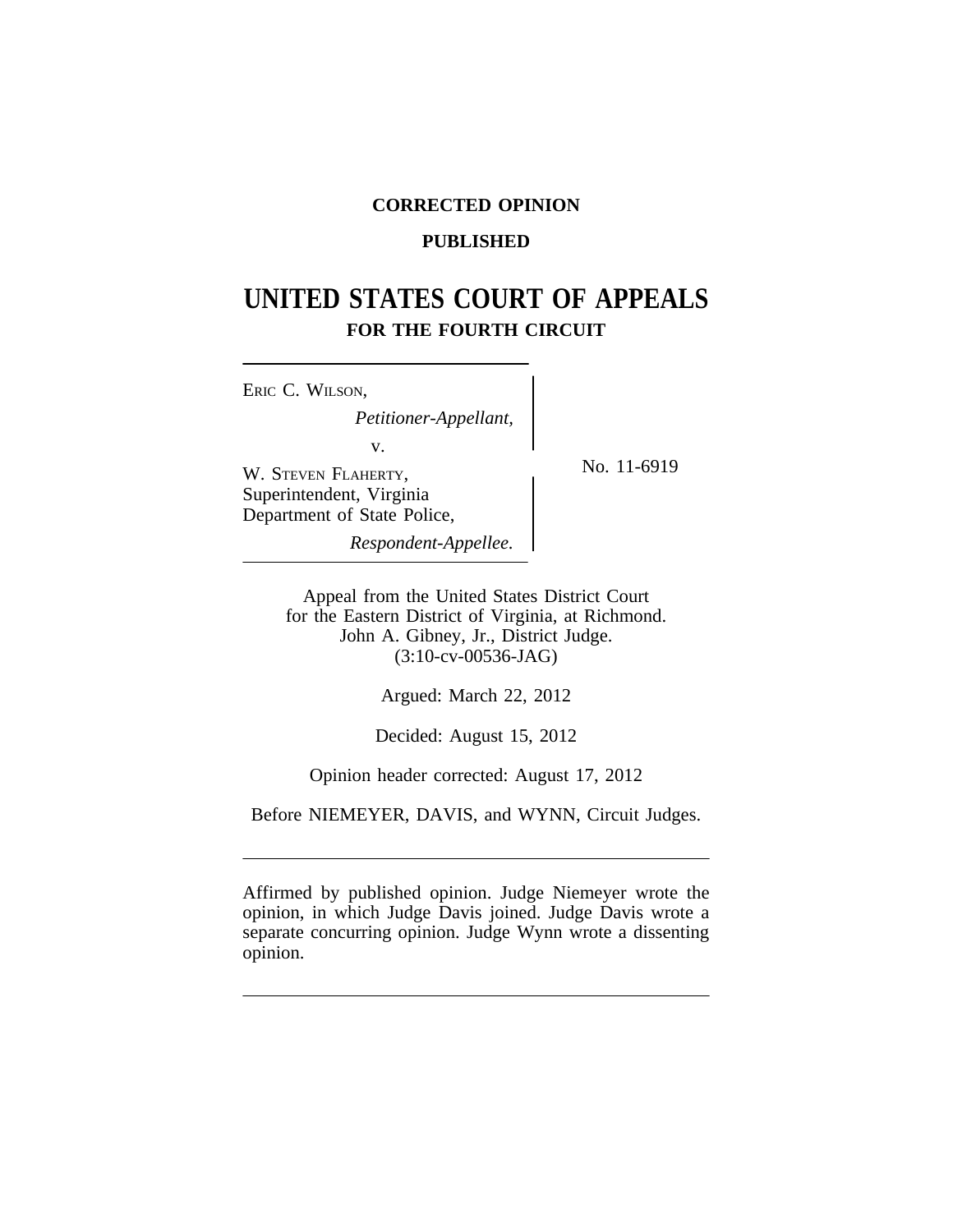### **COUNSEL**

**ARGUED:** George A. Somerville, TROUTMAN SANDERS, LLP, Richmond, Virginia, for Appellant. Virginia Bidwell Theisen, OFFICE OF THE ATTORNEY GENERAL OF VIRGINIA, Richmond, Virginia, for Appellee. **ON BRIEF:** Stephen A. Northup, Anthony F. Troy, Joshua D. Heslinga, TROUTMAN SANDERS, LLP, Richmond, Virginia, for Appellant. Kenneth T. Cuccinelli, II, Attorney General of Virginia, Benjamin H. Katz, Assistant Attorney General, OFFICE OF THE ATTORNEY GENERAL OF VIRGINIA, Richmond, Virginia, for Appellee.

## **OPINION**

NIEMEYER, Circuit Judge:

Five years after Eric Wilson fully served his sentence for a Virginia state rape conviction, he filed this habeas corpus petition under 28 U.S.C. § 2254, challenging his conviction. To satisfy § 2254's jurisdictional requirement that he be "in custody" at the time he filed his petition, *see* 28 U.S.C. § 2254(a) (granting jurisdiction to the district courts to entertain "an application for a writ of habeas corpus in behalf of a person *in custody* pursuant to the judgment of a State court" (emphasis added)), Wilson alleged that the sex offender registration requirements of Virginia and Texas law impose sufficiently substantial restraints on his liberty so as to amount to custody.

The district court dismissed Wilson's petition for lack of jurisdiction, holding that because Wilson had fully served the sentence for his rape conviction, he was no longer "in custody," as required by  $\S$  2254(a).

We affirm. While it appears that Wilson has mounted a serious constitutional challenge to his conviction, in which he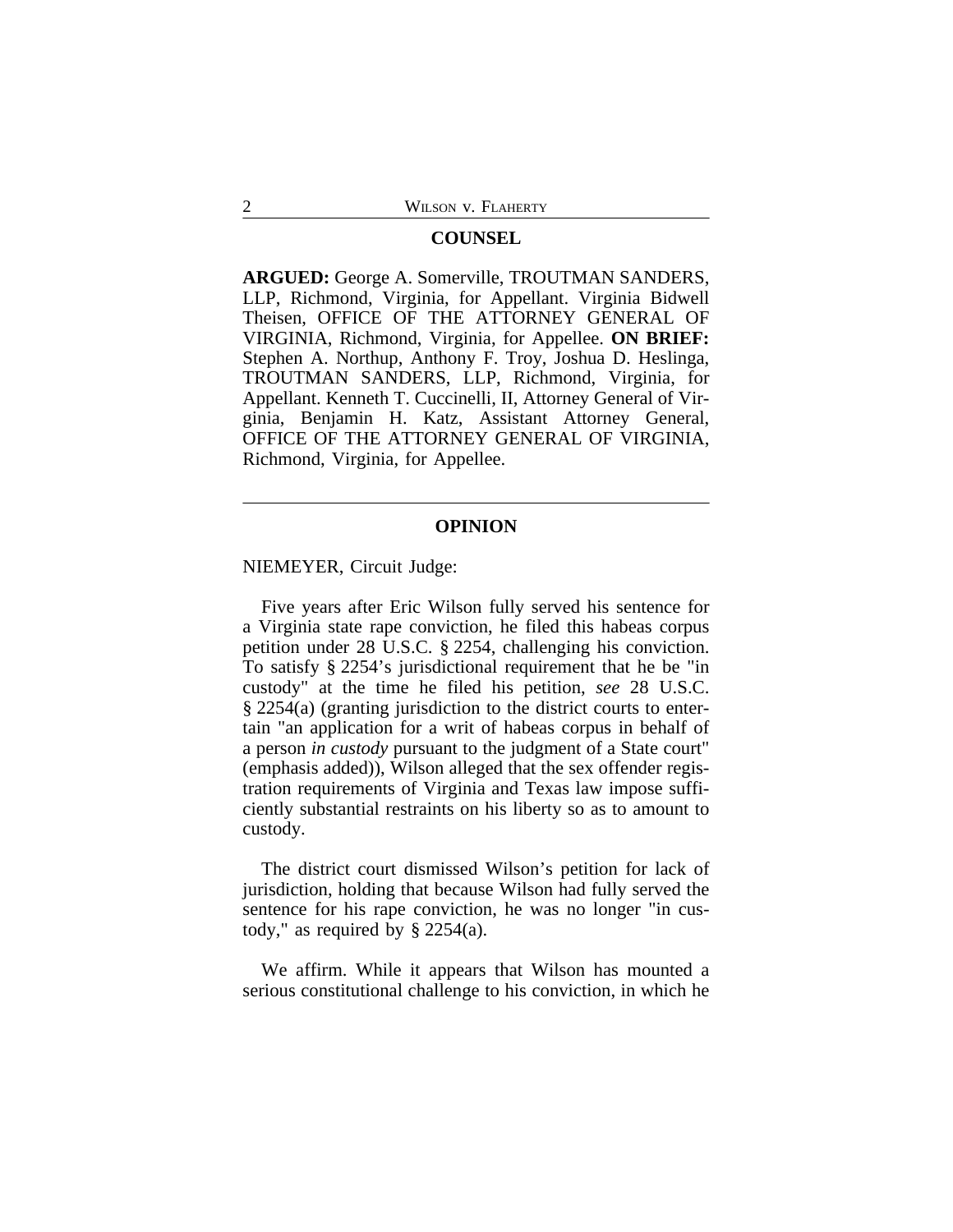WILSON V. FLAHERTY 3

vigorously asserts his innocence, we conclude that the sex offender registration requirements of Virginia and Texas are collateral consequences of his conviction that are independently imposed on him because of his status as a convicted sex offender and not as part of his sentence. We also note that the sex offender registration requirements and related consequences do not impose sufficiently substantial restraints on Wilson's liberty so as to justify a finding that he is in the custody of state officials.

I

Wilson was one of the "Norfolk Four," a group of four young Navy sailors who were convicted of the rape and/or murder of Michelle Bosko, the wife of another Navy sailor. Wilson himself was acquitted of murder but convicted of rape in 1999 and sentenced to eight and one-half years' imprisonment. Wilson was released from custody in 2005 after having fully served his sentence, and he returned to his parents' home in Texas.

Following the convictions, the investigation and prosecution of the Norfolk Four were called into question by new evidence, including allegations of fraud on the part of the lead investigator and a DNA match to another individual who confessed to and was later convicted of the rape and murder of Bosko. We recently set forth the facts relating to the Bosko murder, the investigation, trials, and exculpatory new evidence in detail, affirming the district court's grant of the habeas petition of Derek Tice, another member of the Norfolk Four. *See Tice v. Johnson*, 647 F.3d 87 (4th Cir. 2011).

In 2004, a year before Wilson was released from prison, he, along with the other three members of the Norfolk Four, petitioned the Governor of Virginia for an absolute pardon on the grounds of innocence, pursuant to Article V, § 12, of the Virginia Constitution and Virginia Code § 53.1-229. Ultimately, in 2009, Virginia Governor Tim Kaine, after reviewing the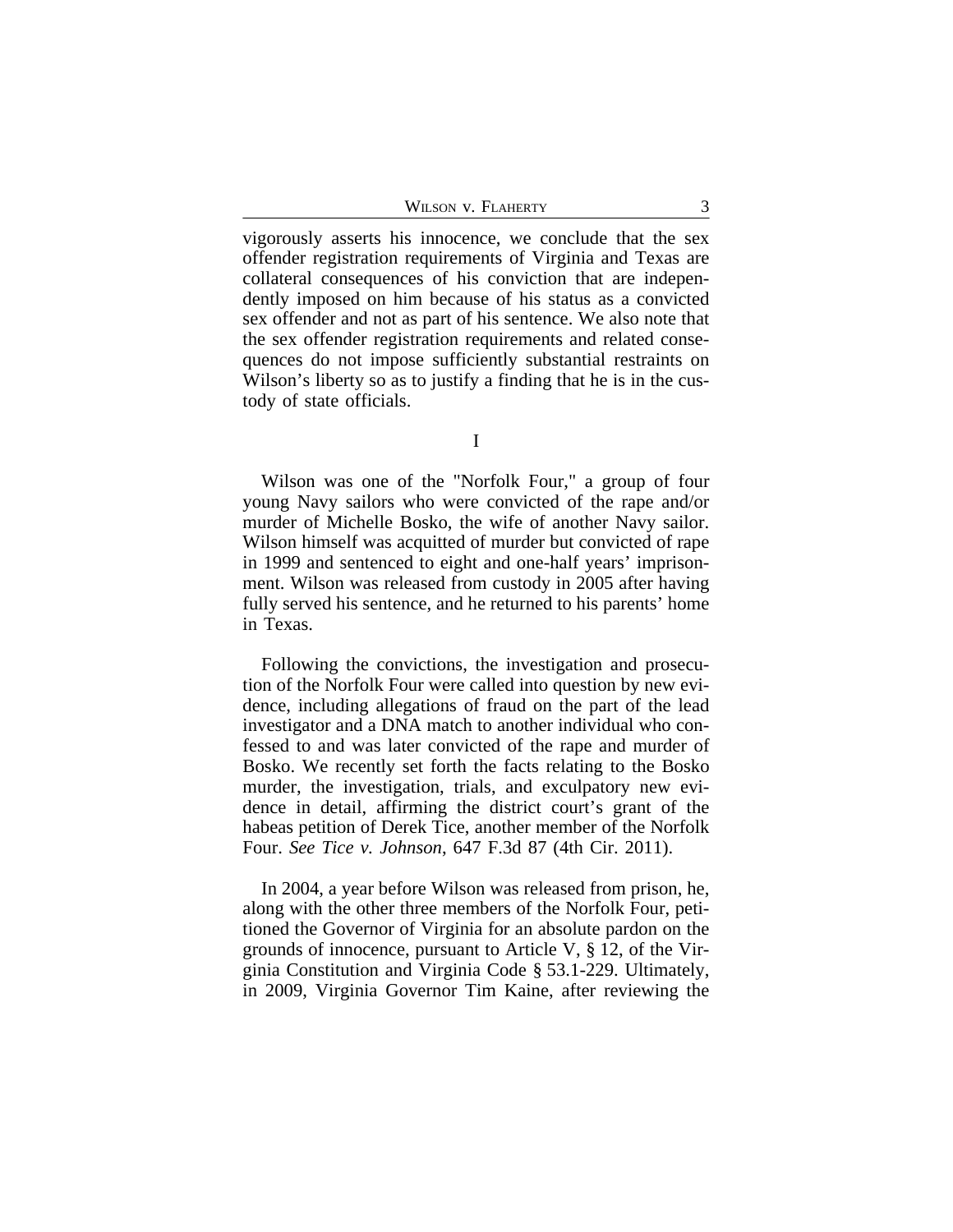pardon applications anew, concluded that the Norfolk Four "had raised substantial doubt about the validity of their convictions but had not conclusively established their innocence." He thus issued conditional pardons to the three members of the Norfolk Four who were still incarcerated, freeing them from prison, but keeping their convictions in place. He denied any relief to Wilson because Wilson had already been released.

Because of his conviction for rape, Wilson was required to and did register with the Virginia State Police as a sex offender, pursuant to Virginia's Sex Offender and Crimes Against Minors Registry Act, Va. Code § 9.1-900, *et seq*. As required by that law, he registered before leaving prison. Wilson was also required to reregister for any significant changes in residence, employment, online contact information, or vehicle ownership while a Virginia resident, Va. Code § 9.1- 903, and, because his rape conviction was considered a "sexually violent offense," was required to reregister and confirm all of his identifying information every 90 days, *id.* § 9.1-904. Upon moving to Texas, Wilson was also required to register there in a manner similar to that required by Virginia. In addition, Wilson has asserted that he cannot, based on other regulations, adopt his stepson or work as an electrician at sites that require clearance, among other things.

Wilson filed this petition for a writ of habeas corpus in March 2010, some five years after his sentence was fully served, alleging that he is actually innocent; that the Commonwealth of Virginia suppressed exculpatory evidence; and that he was the victim of a corrupt investigative process. Naming as the respondent W. Steven Flaherty, the Superintendent of the Virginia Department of State Police, Wilson alleged that he was being unlawfully restrained by the Virginia State Police in its administration of the Virginia Sex Offender and Crimes Against Minors Registry Act because he was unlawfully convicted and subjected to registration requirements. For relief, he requested that his rape conviction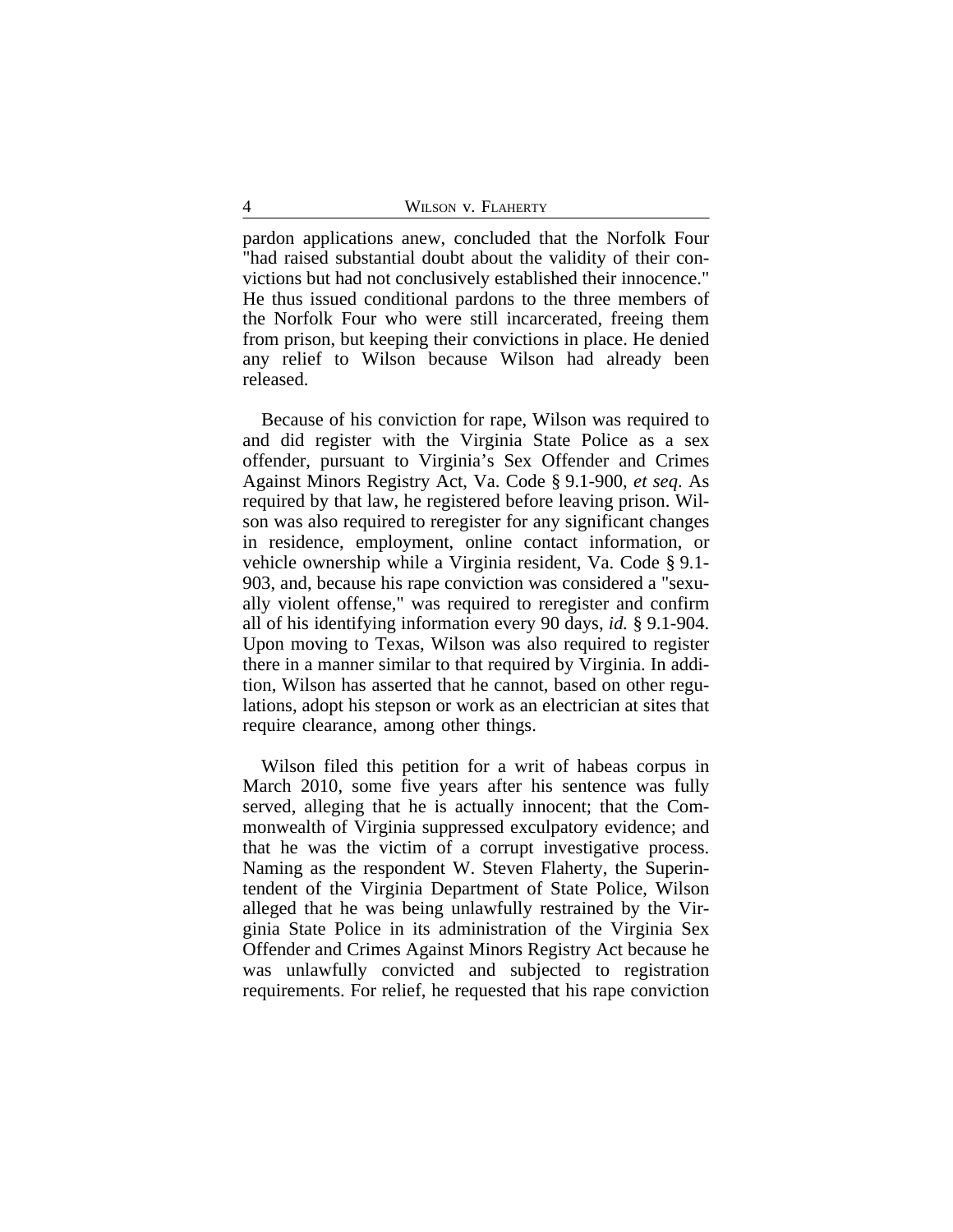| WILSON V. FLAHERTY |
|--------------------|
|                    |

be declared null and void; that he be immediately released from his violent sex offender status; and that Virginia expunge any and all records relating to his conviction. Wilson also filed a motion to stay and abey his petition to permit his exhaustion in the Virginia state courts of his corruptinvestigative-process claim.

In response, the Superintendent of the State Police contended that the district court should deny the motion to stay and abey because Wilson was not "in custody for purposes of federal habeas corpus and thus [the district court] lack[ed] jurisdiction to consider his current habeas case." *See* 28 U.S.C. § 2254(a); *see also Maleng v. Cook*, 490 U.S. 488, 490-91, 494 (1989) (per curiam) (holding that a habeas petitioner must be "'in custody' under the conviction or sentence under attack at the time his petition is filed" and that the failure to establish the in custody requirement deprives a federal habeas court of subject matter jurisdiction).

The district court agreed with the Superintendent and dismissed Wilson's petition, based on a lack of subject matter jurisdiction. Because Wilson had made a substantial showing of the denial of a constitutional right, however, the court issued a certificate of appealability "as to the specific issue regarding whether Wilson is considered 'in custody,' such that the relief afforded by habeas corpus is available to him." This appeal followed.

Recognizing that he filed his petition only after fully serving his sentence, Wilson contends nonetheless that he remains "in custody" of the Virginia State Police because of the "substantial restraints on his liberty" that the State Police are imposing on him by enforcing Virginia's sex offender registration statute. He does not dispute the proposition that the collateral consequences of a conviction do not generally suffice to find one "in custody" but argues that, as a sex offender,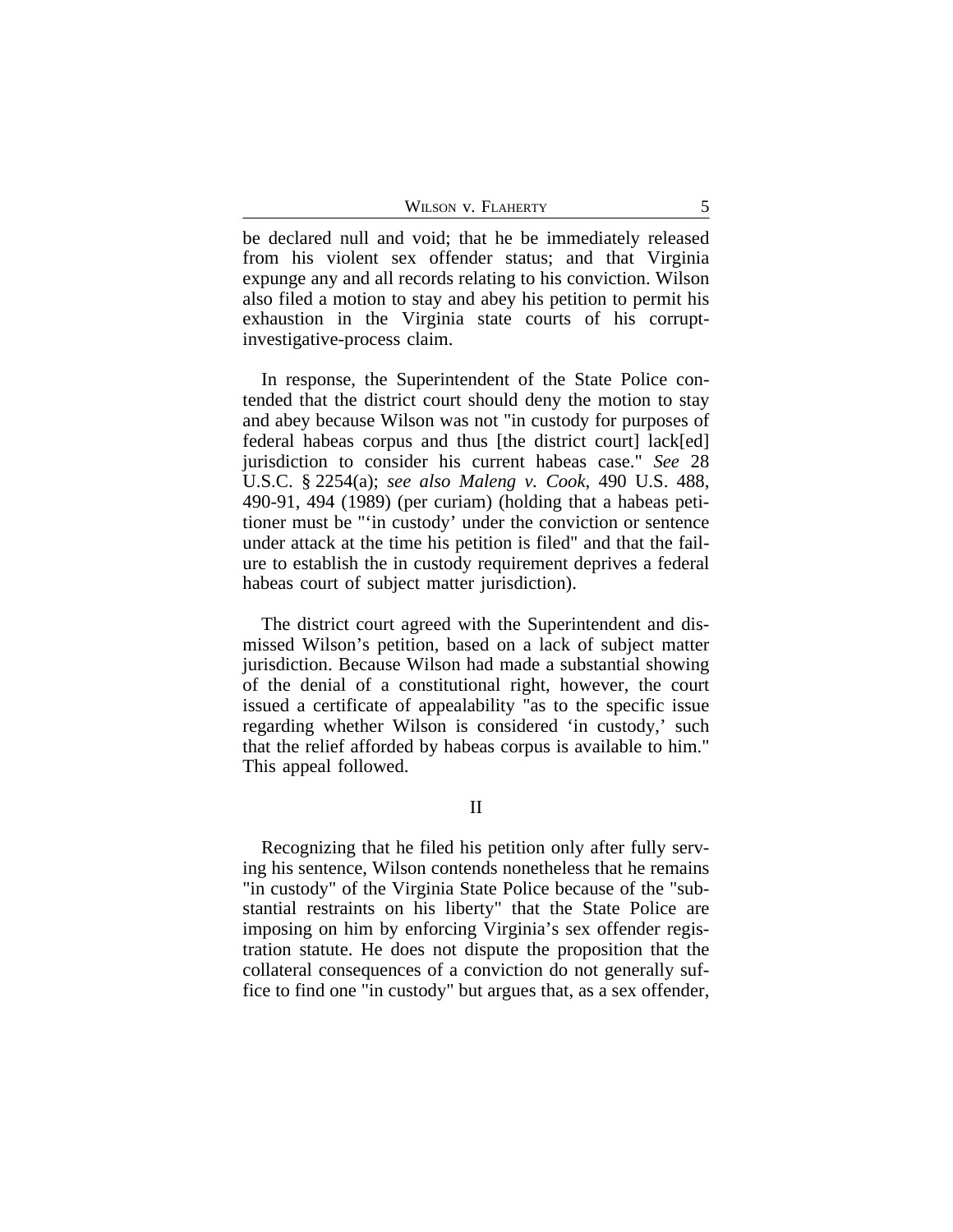he suffers from far more substantial restraints than the normal consequences of a felony conviction. In addition to the general registration obligations, which he must fulfill in person and which require him to provide a wide "array of physical and other personal identifying information," he notes that he has to reregister every 90 days because his offense was a "sexually violent offense," *see* Va. Code 9.1-904. He also must reregister in person for any changes in residence, employment, vehicle ownership, or online contact information. *See id.* § 9.1-903. Moreover, before moving from Virginia to Texas, Wilson was required to notify the Virginia State Police, who in turn notified the designated law enforcement agency in Texas. *See id.* § 9.1-903(D). He asserts that when he moved to Texas, he was and continues to be subject to similar registration requirements. *See* Tex. Code Crim. Proc. Ann. art. 62.001, *et seq*. In addition, he claims that under Texas law he must carry a sex offender identification card at all times and renew his driver's license every year rather than every six years and must do so in person.

Wilson also points to other constraints resulting from his status as a sex offender that are not imposed by the registration statutes. He claims that he is unable to work as an electrician at particular jobs, such as at government buildings, or to enroll in electrician school to advance his career because he cannot pass the required background checks. He claims that he has been unable to adopt his eight-year-old stepson; that, to visit his stepson in school, he must submit to a humiliating background check; that, for an unexplained reason, he was not permitted to travel to Canada for his honeymoon; and that he must notify authorities if he is going to be away from home for more than 24 hours.

Finally, Wilson points out that his failure to comply with the state registration requirements subjects him to criminal penalties, both under state and federal law.

Based on these restraints on his liberty, Wilson contends that he remains "in custody," thereby satisfying the "in cus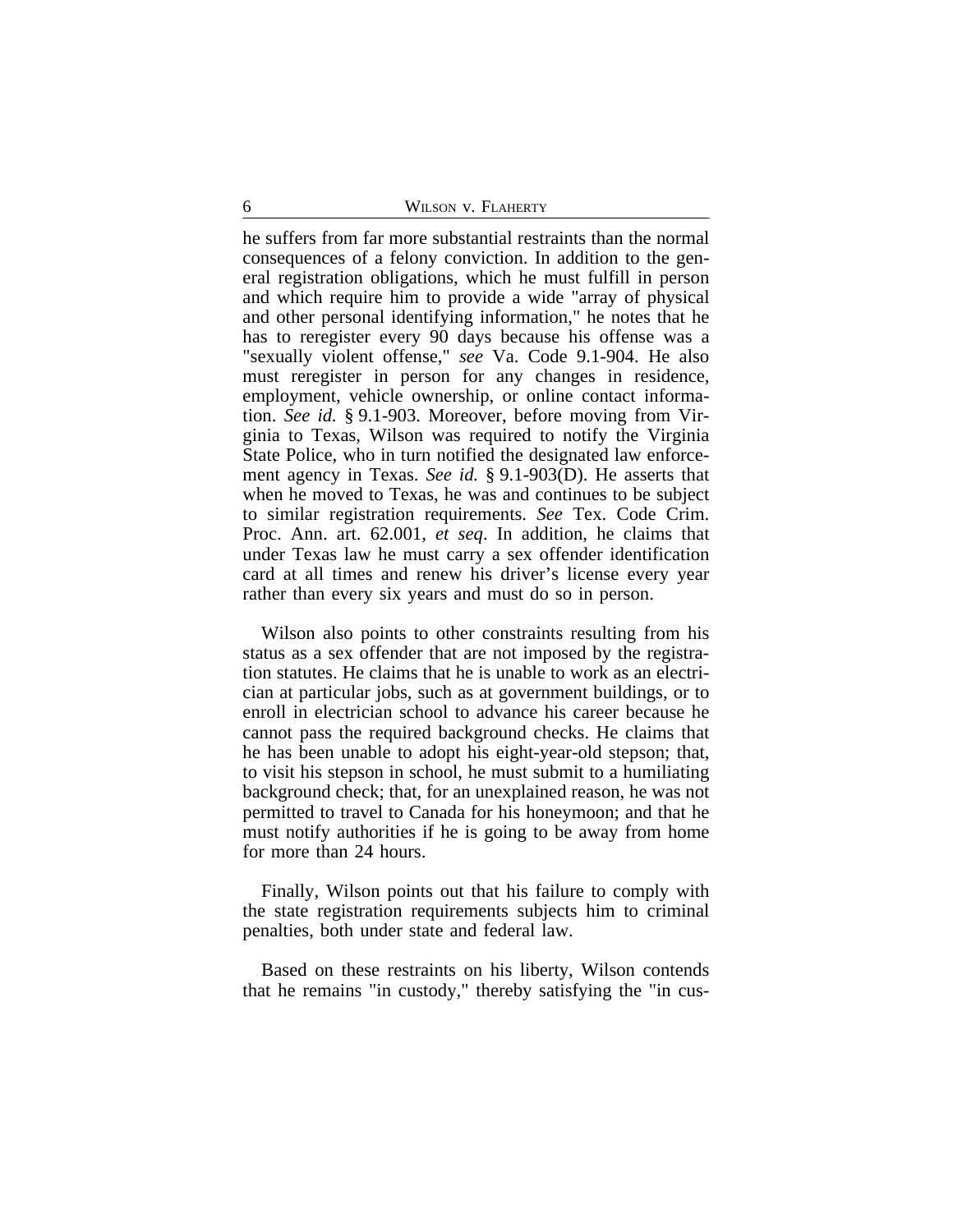tody" jurisdictional requirement of 28 U.S.C. § 2254 and enabling the federal habeas court to consider his challenges to his rape conviction.

Section 2254 provides that a federal court or judge

shall entertain an application for a writ of habeas corpus in behalf of *a person in custody pursuant to the judgment of a State court* only on the ground that he is in custody in violation of the Constitution or laws or treaties of the United States.

28 U.S.C. § 2254(a) (emphasis added). The Supreme Court has construed this provision to be jurisdictional and to require that "the habeas petitioner be '*in custody' under the conviction or sentence under attack* at the time his petition is filed." *Maleng v. Cook*, 490 U.S. 488, 490-91 (1989) (emphasis added). Moreover, the Court has held that "in custody" does not refer just to physical confinement but also to parole served as part of a sentence involving physical confinement. *See Jones v. Cunningham*, 371 U.S. 236 (1963).

In *Jones*, the Court held that a prisoner who had been released on parole remained "in custody" because "the custody and control of the Parole Board involve[d] significant restraints on petitioner's liberty," including confinement "to a particular community, house, and job, at the sufferance of his parole officer," periodic reporting requirements, and restrictions on certain activities. 371 U.S. at 242. The Court observed that because of these restrictions, the parolee "must live in constant fear that a single deviation, however slight, might be enough to result in his being returned to prison to serve out the very sentence he claims was imposed upon him in violation of the United States Constitution." *Id.*; *see also Hensley v. Mun. Court*, 411 U.S. 345, 351 (1973) (holding that a defendant released on his own recognizance before beginning his sentence was "in custody" because he was "subject to restraints not shared by the public generally" in that he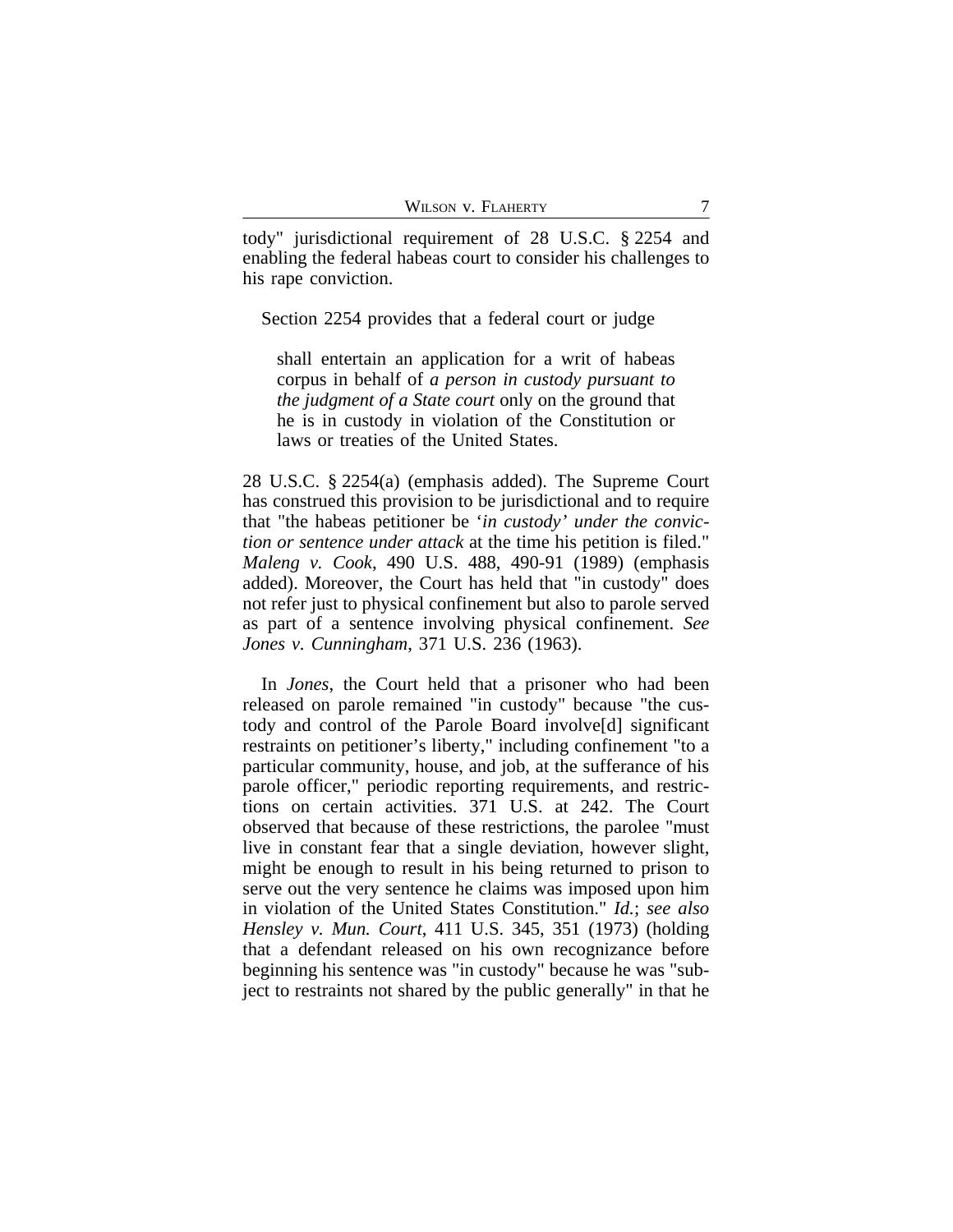had an "obligation to appear at all times and places as ordered by any court or magistrate of competent jurisdiction" and his "freedom of movement rest[ed] in the hands of state judicial officers, who may demand his presence at any time and without a moment's notice" (internal quotation marks and alterations omitted)).

Despite the limited expansion of the strict historical meaning of "in custody" brought about by *Jones* and later cases, the Supreme Court later cautioned that it had "never held . . . that a habeas petitioner may be 'in custody' under a conviction when the sentence imposed for that conviction has *fully expired* at the time his petition is filed." *Maleng*, 490 U.S. at 491. *Maleng* recognized that although a petitioner is subject to the "collateral consequences" of a prior conviction, such as a sentencing enhancement in connection with a subsequent offense, he "suffers no present restraint from a conviction" and therefore is not in custody after fully serving his sentence. *Id.* at 492. As the Court explained, "once the sentence imposed for a conviction has completely expired, the collateral consequences of that conviction are not themselves sufficient to render an individual 'in custody' for the purposes of a habeas attack upon it." *Id.* It observed that a contrary ruling "would mean that a petitioner whose sentence has completely expired could nonetheless challenge the conviction for which it was imposed at any time on federal habeas. This would read the 'in custody' requirement out of the statute . . . ." *Id.*

In this case, it is undisputed that Wilson fully served his sentence and was *unconditionally* released from custody in 2005. Thus, there was no term or condition of his sentence that could subject him to reincarceration or impose any other restraint on his liberty. Instead, all of the registration requirements on which Wilson relies to argue that his liberty is being substantially restrained arise from the collateral, independent requirements imposed by the sex offender registration statutes in Virginia and Texas, as well as by the federal statute. While it is true that the triggering fact for these statutes is Wilson's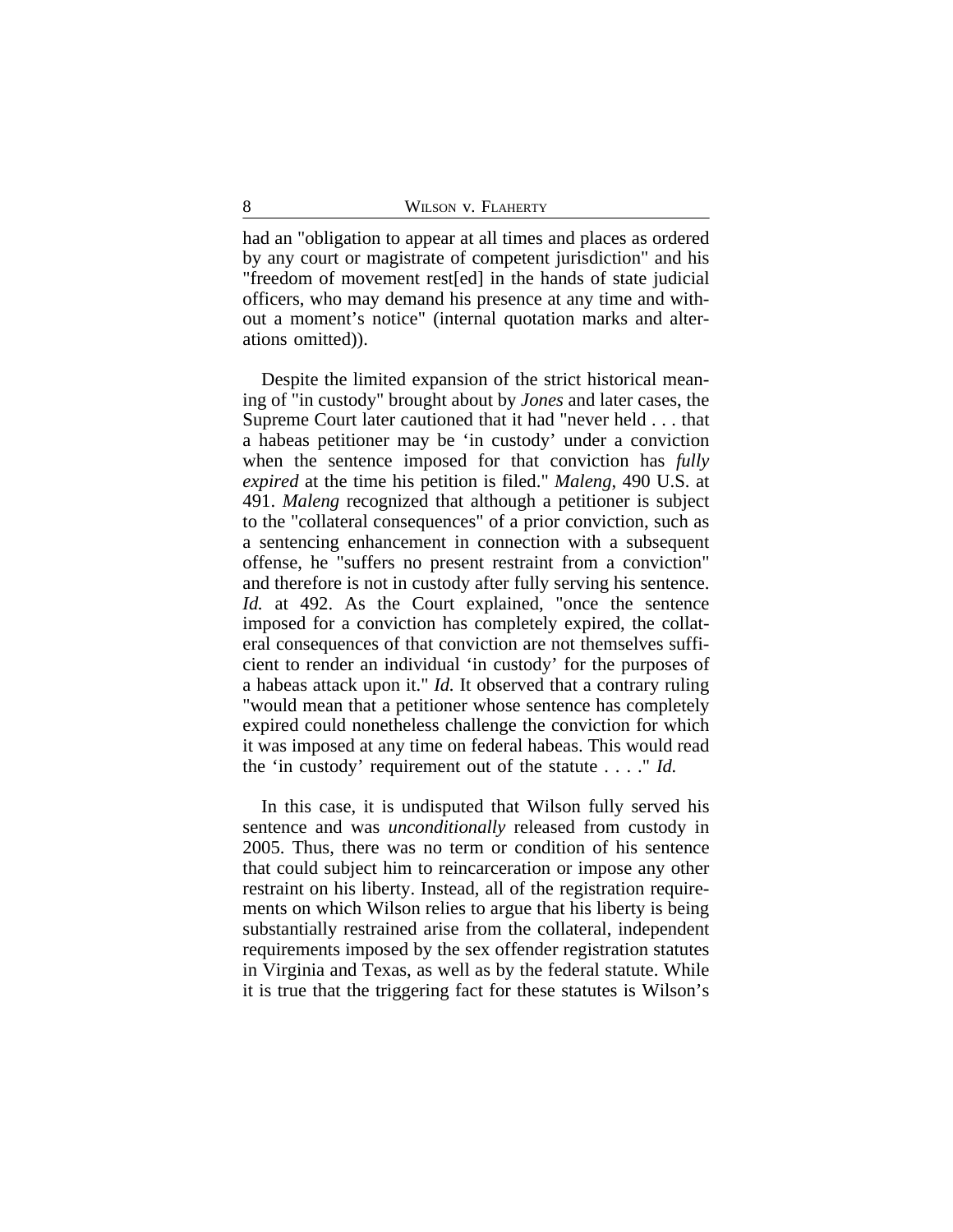rape conviction, the registration requirements are not imposed *as a sentence for his rape* but rather as a collateral consequence of his having been convicted of rape. If we were to find that the requirements of those statutes were not in fact collateral consequences, then we would be holding that any convicted sex offender could challenge his conviction "at any time on federal habeas," with the consequence that the incustody jurisdictional requirement of § 2254 would be read out of the statute. *Maleng*, 490 U.S. at 492. *Maleng* unambiguously rules out such a result.**<sup>1</sup>**

Not only has the Supreme Court never held that a defendant is in custody for habeas purposes when the sentence imposed for the conviction has *fully* expired at the time his petition is

<sup>&</sup>lt;sup>1</sup>The dissent relies on what it terms a "pertinent line of precedents" issued after *Maleng*" to claim that the Supreme Court has suggested that "there are instances in which a fully served sentence may be collaterally challenged" and that, in cases of actual innocence, we should not "elevate procedural requirements over more fundamental concerns." *Post*, 17-20. The dissent is unmistakably correct that *procedural* barriers may be overcome by compelling claims of actual innocence and that prior convictions may, in some circumstances, be *collaterally* challenged. But the Supreme Court has never suggested that *jurisdictional* barriers should be ignored based on the merits of the claim, and the cases on which the dissent relies reaffirm *Maleng*'s core holding that a habeas petitioner cannot *directly* challenge a sentence that he has fully served. In both *Daniels v. United States*, 532 U.S. 374 (2001), and *Lackawanna County District Attorney v. Coss*, 532 U.S. 394 (2001), the habeas petitioners were *in physical custody* pursuant to sentences enhanced, based on prior convictions. To find jurisdiction, the *Coss* Court construed the habeas petition, as did the *Maleng* Court earlier, as "'asserting a challenge to the [current] sentence, as enhanced by the allegedly invalid prior conviction.'" 532 U.S. at 401-02 (quoting *Maleng*, 490 U.S. at 493 (alterations omitted)). In so doing, it reaffirmed that because "Coss is no longer serving the sentences imposed pursuant to his 1986 convictions . . . , [he] therefore *cannot bring a federal habeas petition directed solely at those convictions*." *Id.* at 401 (emphasis added). Because Wilson, unlike the petitioners in the cases cited by the dissent, cannot mount a *direct* challenge to *any* conviction or sentence he is currently serving, these precedents are not "pertinent" as the dissent claims, but are singularly inapplicable.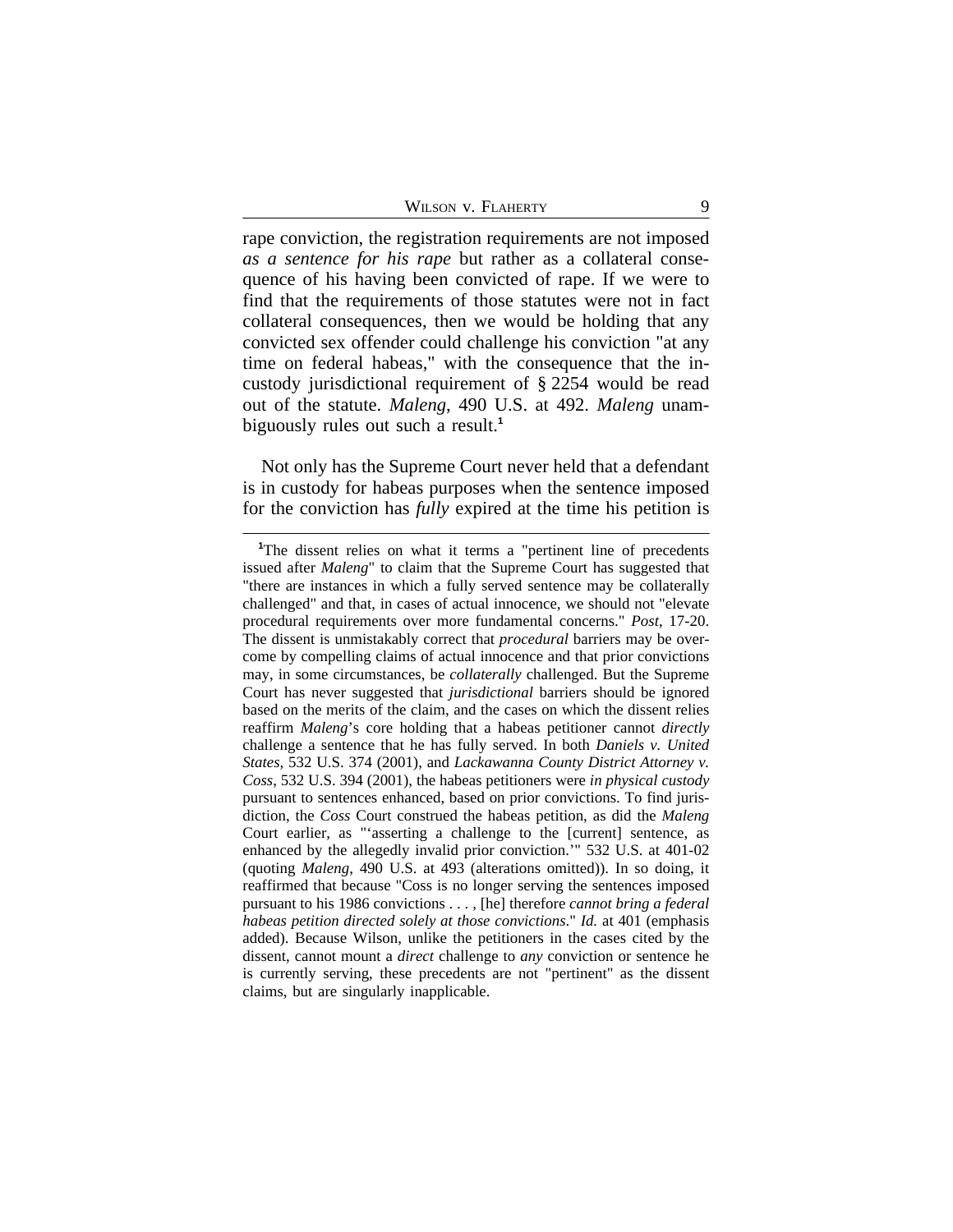filed, but no court of appeals has so held either.**<sup>2</sup>** More particularly, every court of appeals to have considered whether the registration requirements imposed on sex offenders place the sex offender in custody for purposes of habeas jurisdiction has concluded that they do not. *See, e.g.*, *Virsnieks v. Smith*, 521 F.3d 707 (7th Cir. 2008); *Leslie v. Randle*, 296 F.3d 518 (6th Cir. 2002); *Henry v. Lungren*, 164 F.3d 1240 (9th Cir. 1999); *Williamson v. Gregoire*, 151 F.3d 1180 (9th Cir. 1998). We will not depart from this unanimous body of law. *See Virsnieks*, 521 F.3d at 718 ("[G]iven the habeas statute's 'in custody' requirement, courts have rejected uniformly the argument that a challenge to a sentence of registration under a sexual offender statute is cognizable in habeas").

Our sister circuits have recognized that "[i]n *Jones* and other cases expanding the definition of custody, the [Supreme] Court emphasized the physical nature of the restraints on liberty that satisfied the custody requirement." *Virsnieks*, 521 F.3d at 718. And they have all agreed that sex offender registration requirements, whether they require inperson registration or allow registration by mail or electronic means, do not constitute such physical restraints. *See, e.g.*, *Leslie*, 296 F.3d at 522 (holding that Ohio's sex offender registration, requiring in-person registration, did not constitute custody); *Henry*, 164 F.3d at 1242 ("Registration, even if it must be done in person at the police station, does not constitute the type of severe, immediate restraint on physical liberty necessary to render a petitioner 'in custody' for the purposes of federal habeas relief"). The only *present* physical restraints Wilson complains about in his declaration are the Texas law

**<sup>2</sup>** The dissent, continuing the error it makes in interpreting *Daniels* and *Coss*, *ante*, 9 n.1, disputes this statement, citing *Zichko v. Idaho*, 247 F.3d 1015 (9th Cir. 2001). *Post*, at 16 n.2. In *Zichko*, however, the defendant had *been arrested and incarcerated* for failing to register as a sex offender. *See id.* at 1019. The Ninth Circuit relied on that *present* custody, and, in so doing, reaffirmed that "merely being *subject* to a sex offender registry requirement *does not satisfy the 'in custody' requirement after the original rape conviction has expired*." *Id.* (emphasis added).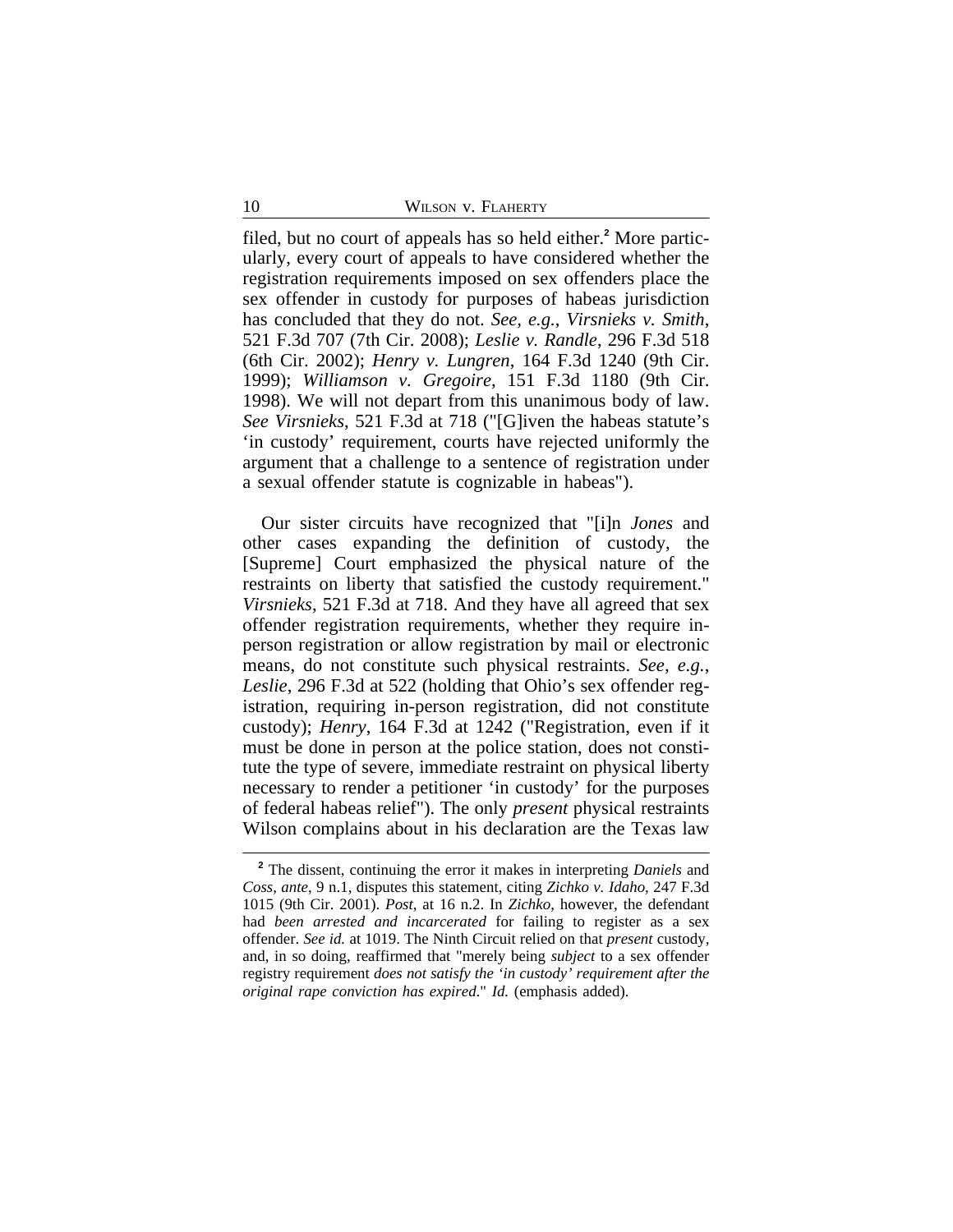requirements that he appear in person each year to register as a sex offender and that he appear in person to renew his driver's license so that he can get a new picture made. He also had to register in person with Virginia authorities upon release and during his residency there. Unlike the physical restraints imposed on the petitioners' freedom of movement in *Jones* and *Hensley*, however, these sex offender registration requirements do not impair Wilson's "ability to move to a different community or residence" or condition such movements "on approval by a government official." *Leslie*, 296 F.3d at 522. Nor do they "prohibit[ ] [him] from engaging in any legal activities." *Id.* Further, the laws do not disincentivize moving by making it more onerous for Wilson to live in other places because the registration and notification requirements are the same whether Wilson moves or remains in his present location at all times. *See Williamson*, 151 F.3d at 1184 ("Certainly the loss of a driver's license amounts to a much greater limitation on one's freedom of movement than does the . . . sex offender law, but the former does not satisfy the 'in custody' requirement either"). "In short, the constraints of this law lack the discernible impediment to movement that typically satisfies the 'in custody' requirement." *Id.*

To be sure, Wilson points to other particular consequences flowing from his conviction. For example, he claims that he cannot adopt his stepson and that he cannot work on certain governmental projects requiring clearance. But these restrictions are simply particularized collateral consequences stemming from the way States and individuals have reacted to persons who have been convicted of sex offenses, just as statutes impose other collateral consequences generally on persons convicted of a felony. *See Maleng*, 490 U.S. at 492.

At bottom, we agree with the district court that Wilson has not demonstrated that he is "in custody" so as to satisfy the jurisdictional requirement for a federal habeas case under 28 U.S.C. § 2254. To rule otherwise would drastically expand the writ of habeas corpus beyond its traditional purview and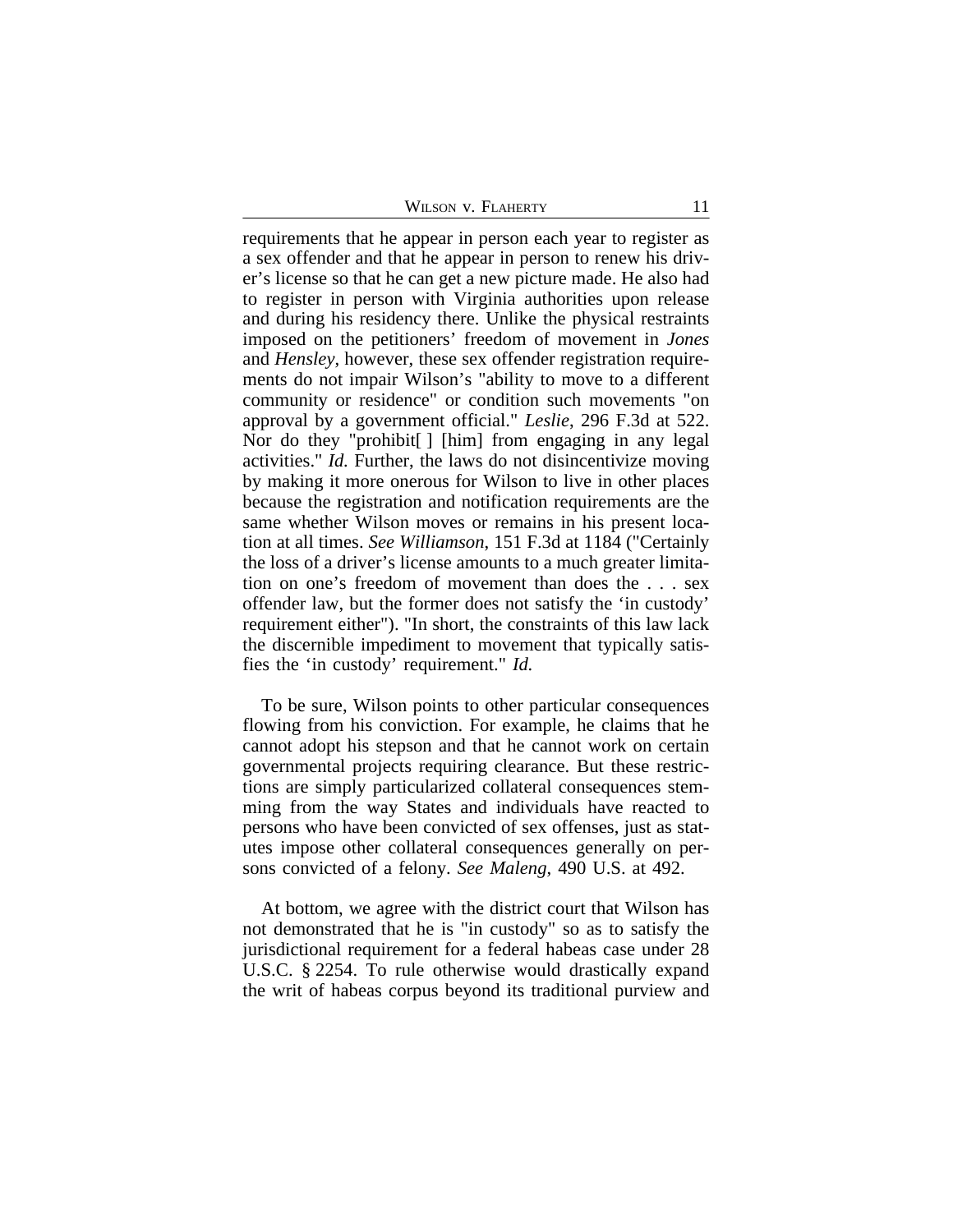render § 2254's "in custody" requirement meaningless. As the First Circuit has eloquently explained:

Adverse occupational and employment consequences are a frequent aftermath of virtually any felony conviction. Government regulation, in the nature of the imposition of civil disabilities—say, loss of voting rights or disqualification from obtaining a gun permit—often follows a defendant long after his sentence has been served. To hold that the custody requirement is so elastic as to reach such sequellae would be to stretch the concept of custody out of all meaningful proportion, to render it limp and shapeless—in the last analysis, to make habeas corpus routinely available to all who suffer harm emanating from a state conviction, regardless of actual custodial status. We abjure such an expansive rule.

*Lefkowitz v. Fair*, 816 F.2d 17, 20 (1st Cir. 1987).

## III

Wilson forcefully argues that his petition presents a compelling claim of actual innocence and that a writ of habeas corpus is necessary for him to press his challenge in state courts. But the strength of his claim on the merits cannot confer subject matter jurisdiction on a federal habeas court. *See Maleng*, 490 U.S. at 494 (ruling on the "narrow issue" of "'custody' *for subject-matter jurisdiction* of the habeas court" and expressing no view on the merits (emphasis added)).

Individuals in Wilson's position are not, however, without remedies to clear their names. Wilson might be able to invoke the writ of *coram nobis* in state court, which "affords a remedy to attack a conviction when the petitioner has served his sentence and is no longer in custody." *Estate of McKinney v. United States*, 71 F.3d 779, 781 (9th Cir. 1995); *see also United States v. Sandles*, 469 F.3d 508, 517 (6th Cir. 2006)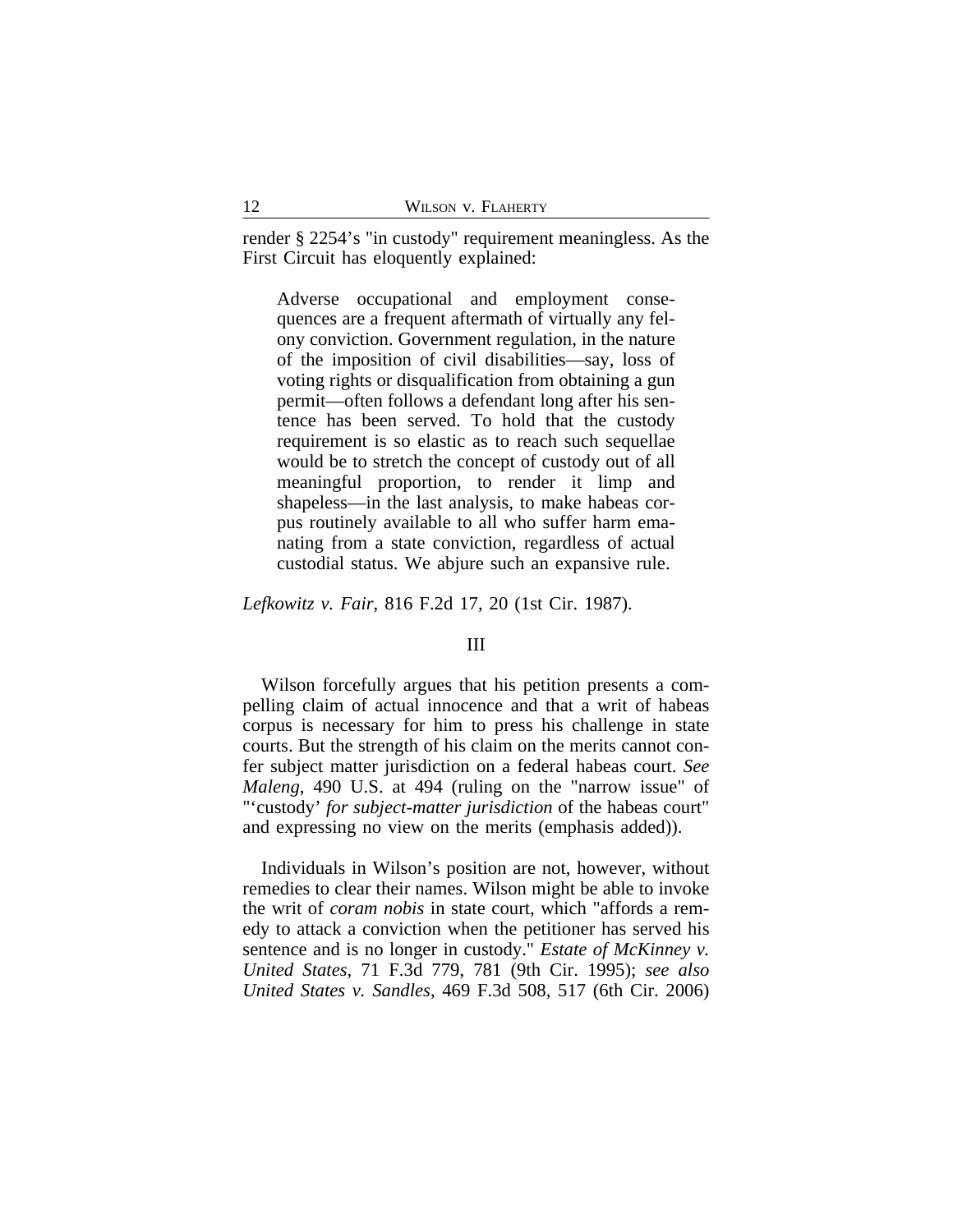| WILSON V. FLAHERTY |  |
|--------------------|--|
|                    |  |

("The proper means of attacking the validity of a sentence which has already been served . . . is by writ of error coram nobis" (alterations omitted)). The court in *Estate of McKinney* explained that *coram nobis* "provides a remedy for those suffering from the lingering *collateral consequences* of an unconstitutional or unlawful conviction based on errors of fact and egregious legal errors." *Estate of McKinney*, 71 F.3d at 781 (emphasis added) (internal quotation marks omitted).**<sup>3</sup>**

In making these observations, however, we do not pass on the merits of Wilson's claim, nor do we suggest the outcome of any further proceeding. We simply and narrowly affirm the district court's conclusion that Wilson is not "in custody" within the meaning of 28 U.S.C. § 2254(a) and that therefore the district court lacked subject matter jurisdiction to entertain his habeas petition.

## *AFFIRMED*

#### DAVIS, Circuit Judge, concurring:

I join Judge Niemeyer's well-reasoned opinion in full and write briefly to offer these observations. The majority opinion shows with perfect clarity why the authorities relied on by the dissent cannot do the work assigned them in this case. *See* Maj. Op. nn. 1 and 2. The plain fact is that the district court

**<sup>3</sup>**Although the dissent may be correct that Virginia has limited the application of the writ of *coram nobis*, *see post*, at 22-23 n.4, the writ remains available for "an error of fact not apparent on the record, not attributable to the applicant's negligence, and which if known by the court would have prevented rendition of the judgment." *Commonwealth v. Morris*, 281 Va. 70, 78 (2011) (quoting *Dobie v. Commonwealth*, 198 Va. 762, 769 (1957)). The dissent goes to great lengths to highlight the exceptional nature of Wilson's claim, even asking this court to make an exception to a jurisdictional rule in order to entertain the petition. Although we find such an exception unsupportable in light of clear Supreme Court precedent, we surmise that Wilson can undoubtedly rely on these same favorable facts in pursuing other remedies, including *coram nobis*, within the state judicial and political systems.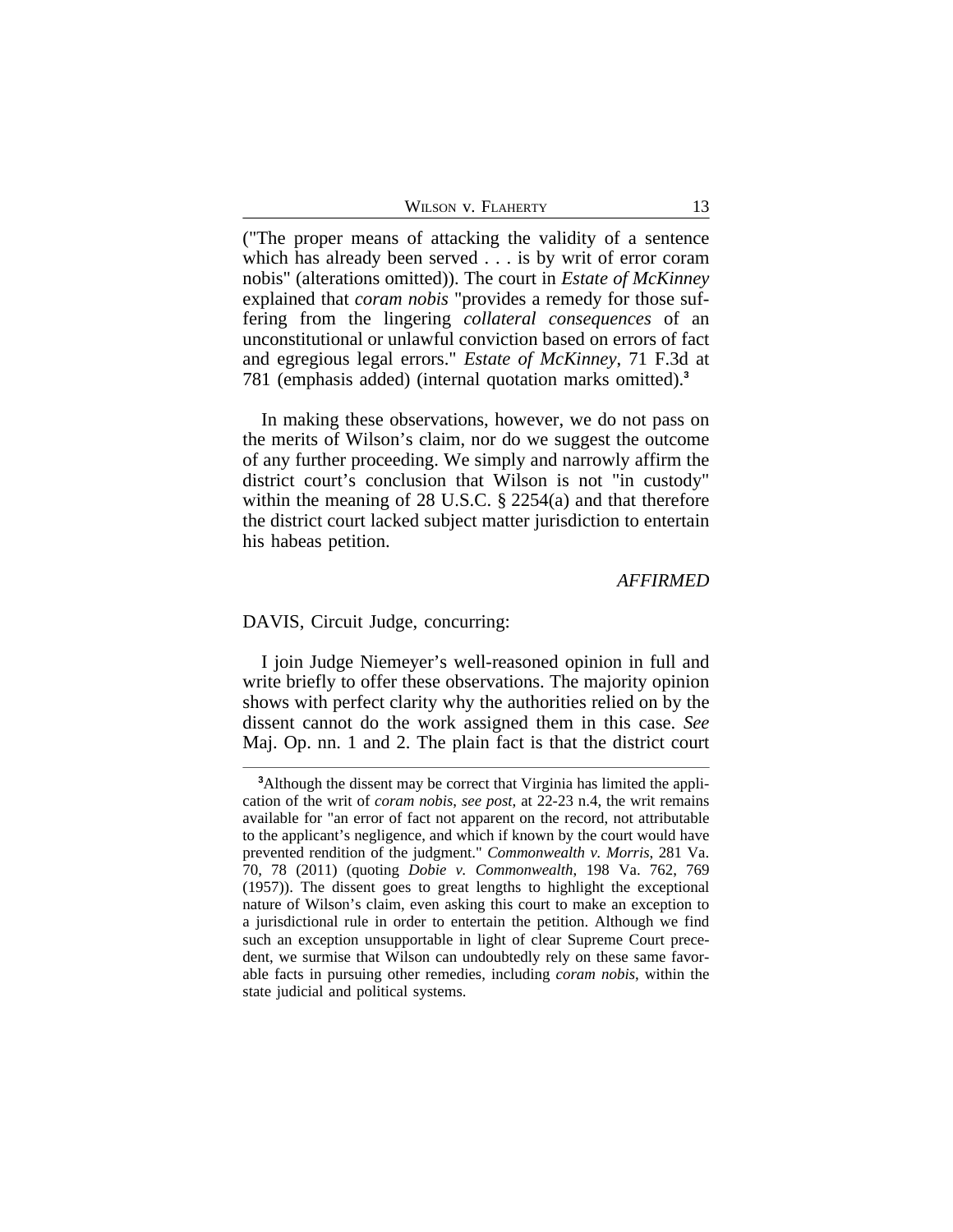and this court lack jurisdiction over this action under 28 U.S.C. § 2254(a).

What is surely equally certain is that when Congress enacted and the President signed the bill in which § 2254(a) is now codified, modern violent sex offender statutes were not remotely within anyone's contemplation. The requirements these statutes impose are *sui generis*. But viewed pragmatically, as they should be, the requirements operate *de facto* as *probationary terms*, the violation of which are expected to lead to the imposition, upon conviction, of custodial sentences.\* Indeed, in federal court, judges routinely impose sex offender registration requirements at sentencing as a mandatory condition of supervised release. *See* 18 U.S.C. § 3583(d) ("The court shall order, as an explicit condition of supervised release for a person required to register under the Sex Offender Registration and Notification Act, that the person comply with the requirements of that Act."); U.S.S.G. § 5D1.3(a)(7) (requiring registration for persons convicted of sexual offenses as a mandatory condition of supervised release). Neither the formalism of the extant legal arrangement crafted in the modern state statutes, nor resort to abstractions such as "collateral consequences," obscures this reality.

Wilson has alleged compelling claims that significant legal burdens and disabilities imposed on him are wholly unjustified by any legitimate governmental interest; morally and legally, he is clearly entitled, in my judgment, to a judicial forum to test the accuracy of his claims. If, as the dissent posits, Virginia law would foreclose access to such a judicial

<sup>\*</sup>*Cf. Smith v. Doe*, 538 U.S. 84, 115-16 (2003) (Ginsburg, J., dissenting) ("Furthermore, the [Alaska Sex Offender Registration] Act's requirements resemble historically common forms of punishment . . . . Its registration and reporting provisions are comparable to conditions of supervised release or parole; its public notification regimen, which permits placement of the registrant's face on a webpage under the label 'Registered Sex Offender,' calls to mind shaming punishments once used to mark an offender as someone to be shunned." (citation omitted)).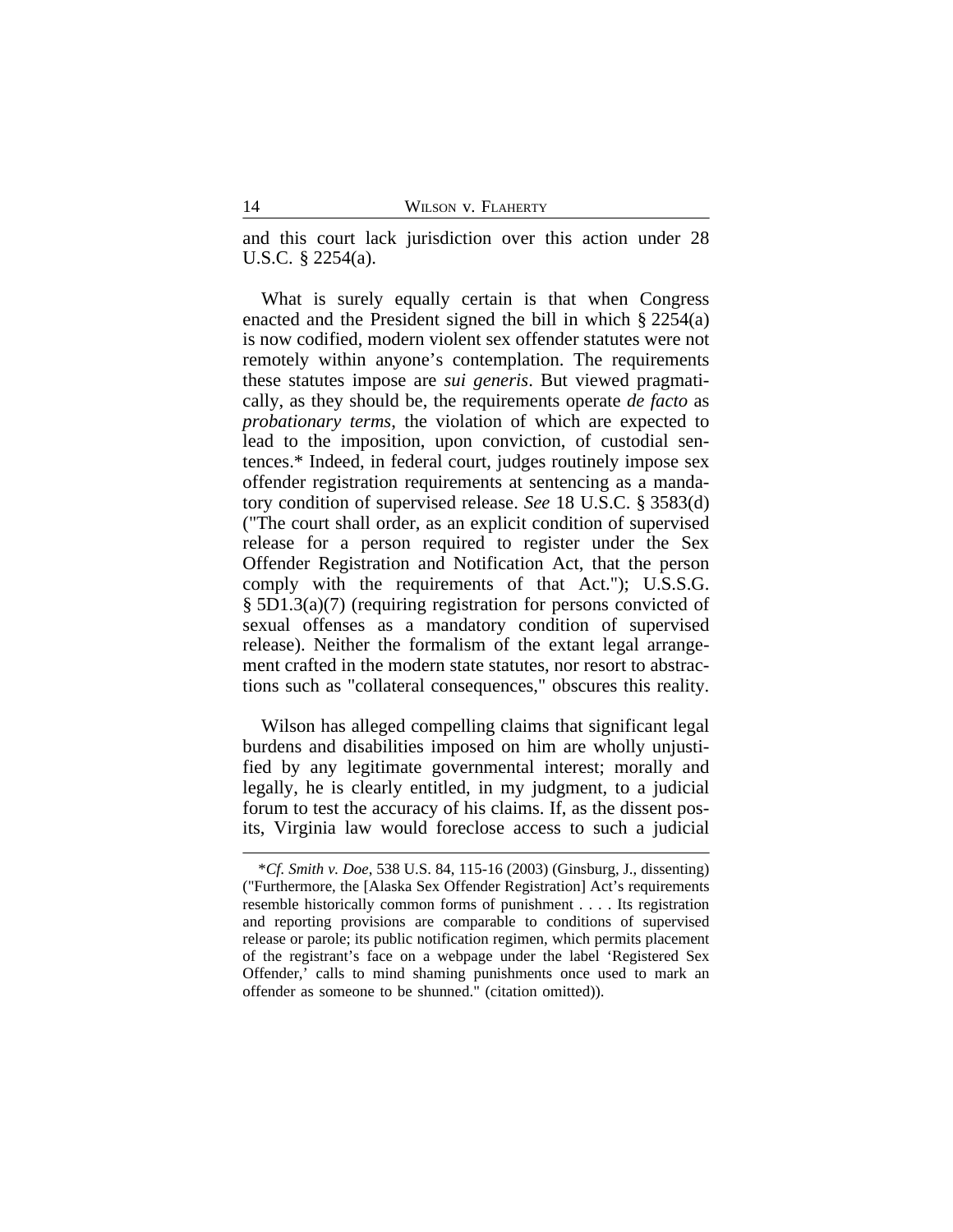WILSON V. FLAHERTY 15

forum under *coram nobis* or some other extraordinary procedure, I believe a due process claim under 42 U.S.C. § 1983 would raise grave issues of profound moment deserving of serious judicial examination. All that said, however, I am constrained to agree that within the unmistakable confines of the Supreme Court's controlling precedents in its interpretation of Congress's grant of subject matter jurisdiction in cases of this type, the district court lacks the power to adjudicate Wilson's claims.

WYNN, Circuit Judge, dissenting:

Wilson has alleged compelling claims that significant legal burdens and disabilities imposed on him are wholly unjustified by any legitimate governmental interest; morally and legally, he is clearly entitled . . . to a judicial forum to test the accuracy of his claims.**<sup>1</sup>**

Petitioner Eric Wilson was convicted in 1999 in Virginia following an investigation and trial that have subsequently been shown to be rife with gross police misconduct; indeed, as conceded by the majority opinion, Wilson has a "compelling claim of actual innocence" of the crimes for which he has fully served the sentence imposed. Notwithstanding that fact, and based solely on what now seems almost certainly to be a wrongful underlying conviction, Wilson remains subject to significant restraints on his liberty. For the duration of his life, depending on the state and jurisdiction in which he lives, Wilson will be required to regularly report in-person to the police and prevented from being present in any location generally frequented by children—even though he is almost certainly innocent of the sex offenses that would normally require such measures.

The majority opinion today concludes that Wilson, a person with a compelling claim of innocence, has no recourse in fed-

<sup>&</sup>lt;sup>1</sup>*Ante* at 14-15 (Davis, J., concurring).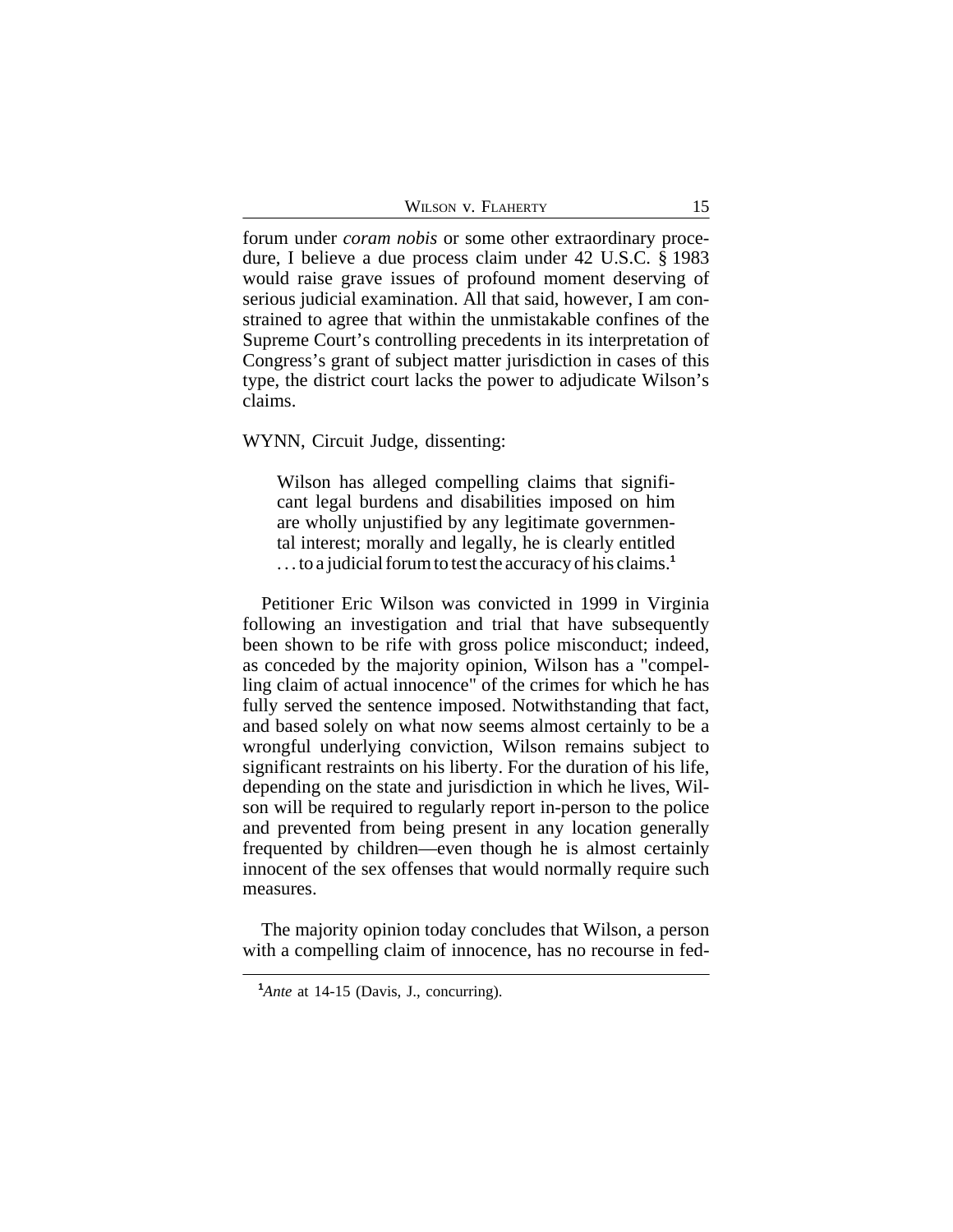eral court to test the accuracy of his claim because the deprivations on liberty incident to sexual offender registration are too trivial and too collateral to satisfy the requirement that a habeas petitioner be in custody. But it is well settled that the writ of habeas corpus, with "its grand purpose—the protection of individuals against erosion of their right to be free from wrongful restraints upon their liberty," *Jones v. Cunningham*, 371 U.S. 236, 243 (1963), is not so narrow, static, or formalistic as to permit the violation of our Constitution by allowing an innocent person to endure severe deprivations of liberty imposed by the government. Because I find that our Constitution, prior jurisprudence, and habeas statutes should not be read to compel such an unjust result, I must respectfully dissent.

## I.

### A.

The majority opinion concedes that Wilson's claims of actual innocence, prosecutorial misconduct, and police corruption amount to "a serious constitutional challenge to his conviction." *Ante* at 2. Nonetheless, relying on *Maleng v. Cook*, 490 U.S. 488 (1989) (per curiam), the majority opinion denies Wilson the right to proceed on a writ of habeas corpus because "the Supreme Court [has] never held that a defendant is in custody for habeas purposes when the sentence imposed for the conviction has fully expired at the time his petition is filed, [and] no court of appeals has so held either."**<sup>2</sup>** *Ante* at

**<sup>2</sup>**Despite the majority opinion's contention to the contrary, a court of appeals—specifically, the Ninth Circuit—has held that a defendant is in custody for habeas purposes even when the sentence imposed for the original conviction has fully expired at the time his petition is filed. *Zichko v. Idaho*, 247 F.3d 1015 (9th Cir. 2001). It is true, as the majority opinion notes, *ante* at 10, n.2, that the petitioner in *Zichko* was incarcerated for failure to register as a sex offender at the time he filed his petition. But this does not change the fact that the Ninth Circuit allowed the defendant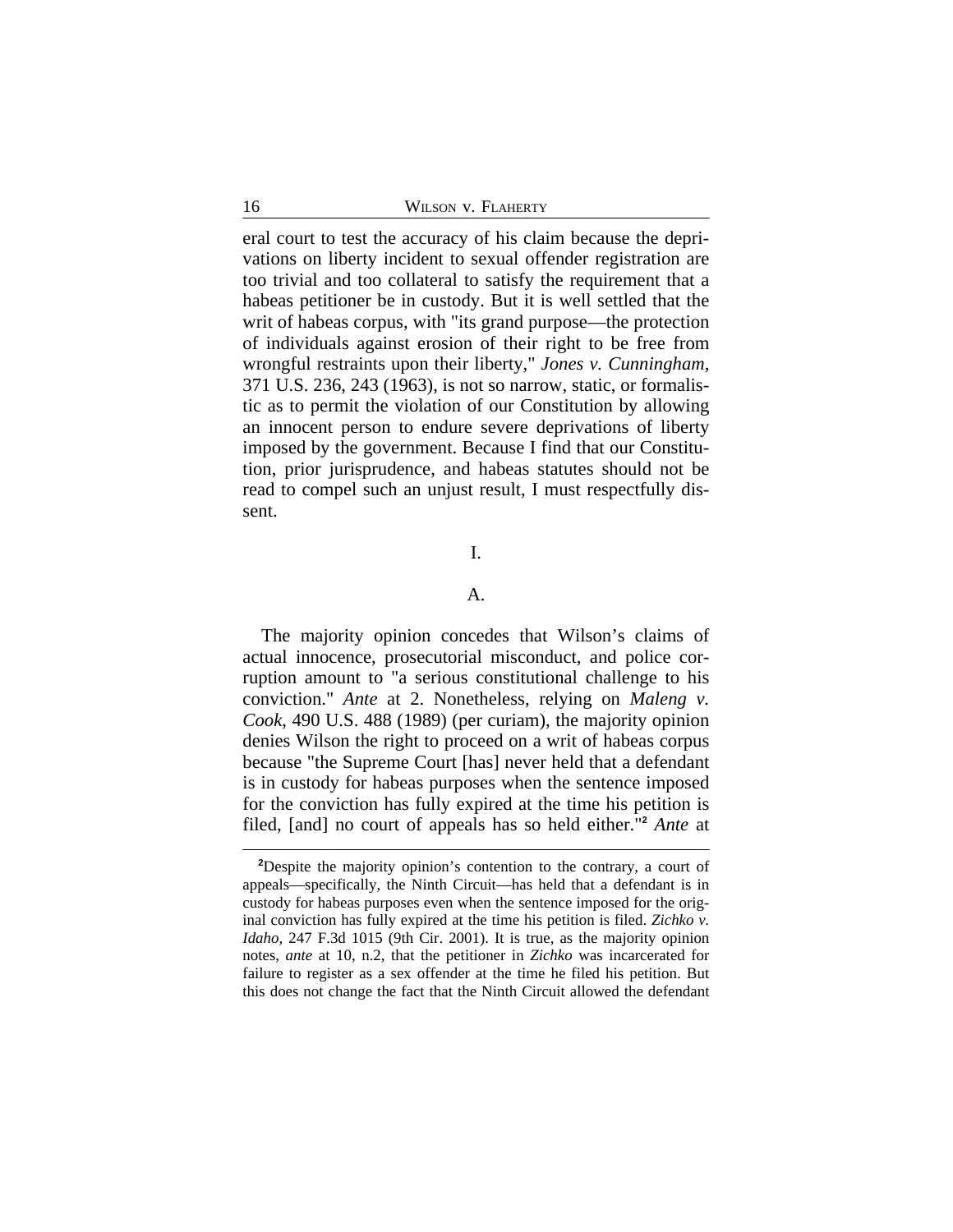9-10. Yet that observation does not compel the result the majority opinion reaches because a pertinent line of precedents issued after *Maleng* recognizes an exception for a petitioner with compelling evidence of actual innocence and no available forums for redress.

In *Daniels v. United States*, 532 U.S. 374 (2001), the Supreme Court considered whether an individual may use a writ of habeas corpus to challenge an enhanced federal sentence on the ground that his prior convictions were unconstitutionally obtained. *Id.* at 376. Although the Supreme Court held that "as a general rule" the petitioner could not challenge these fully expired prior convictions,**<sup>3</sup>** the Supreme Court acknowledged that "[t]here may be rare circumstances in which [habeas relief] would be available, but we need not address the issue here." *Id.* The Supreme Court further expressed its concerns as follows:

to use a habeas petition to collaterally "challeng[e] an earlier, expired rape conviction." *Zichko*, 247 F.3d at 1019. The clear implication of the majority opinion's attempt to distinguish *Zichko* leads to the untenable conclusion that Wilson could meet the custody requirements for filing his § 2254 petition by intentionally violating his sex offender registration requirements and causing his own arrest.

**<sup>3</sup>**Notably, the Supreme Court's holding in *Daniels* was not based on a determination that the petitioner had failed to satisfy the custody requirement of § 2255 or that the habeas statute was insufficiently robust to allow for a collateral attack of an expired sentence through a challenge to an enhanced sentence. *See* 532 U.S. at 383 ("To be sure, the text of § 2255 is broad enough to cover a claim that an enhanced federal sentence violates due process."). Instead, the Supreme Court's holding in *Daniels* rested on the "the goals of easy administration and finality," which alone "justif[ied] foreclosing relief under § 2255." *Id.* However, even these grounds were based on an assumption that "[the] prior conviction used to enhance [the] federal sentence is no longer open to direct or collateral attack in its own right *because the defendant failed to pursue those remedies* while they were available (or *because the defendant did so unsuccessfully*), [such] that defendant is without recourse." *Id.* at 382 (emphasis added).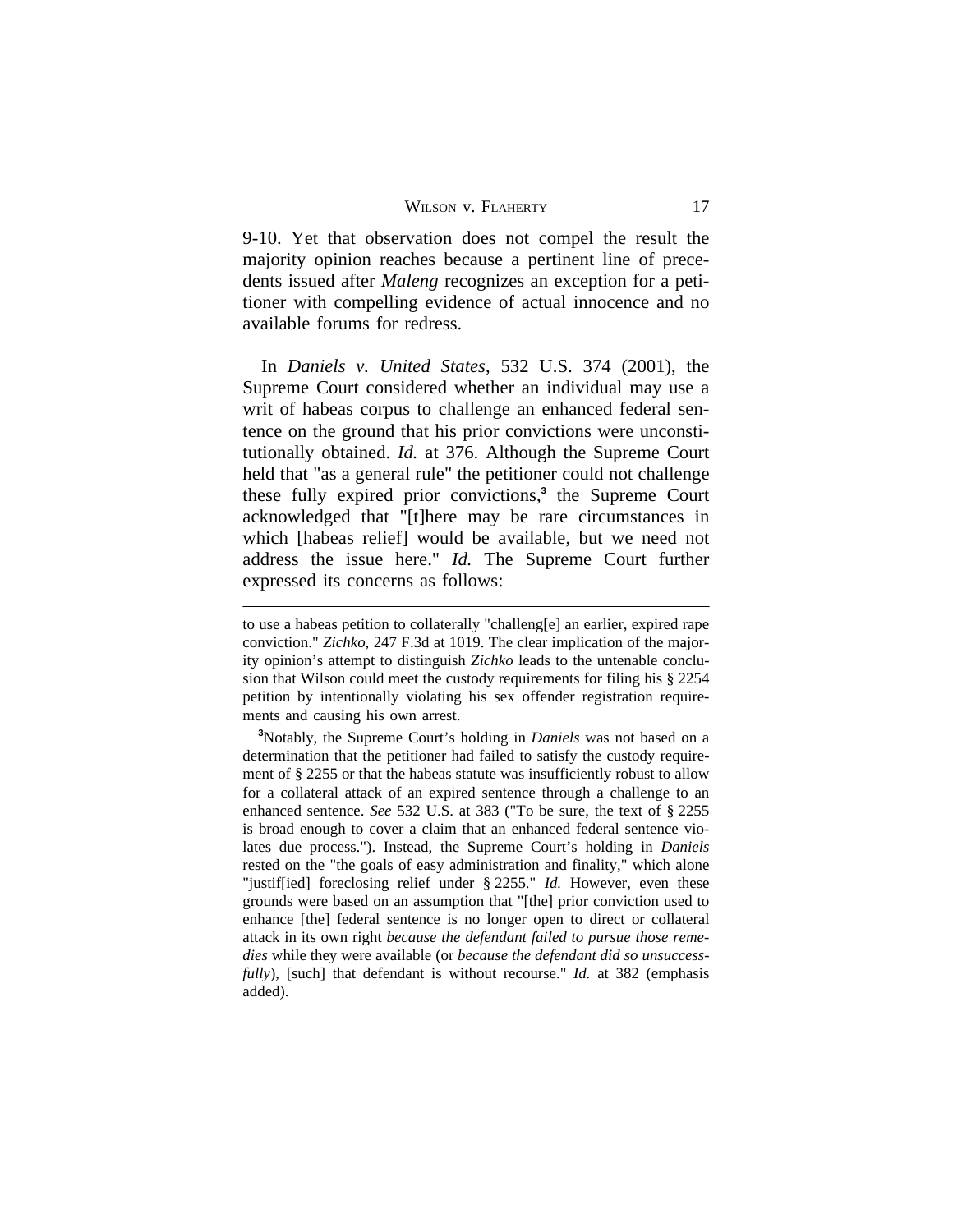We recognize that there may be rare cases in which no channel of review was actually available to a defendant with respect to a prior conviction, due to no fault of his own. The circumstances of this case do not require us to determine whether a defendant could use a motion under § 2255 to challenge a federal sentence based on such a conviction. *Cf.*, *e.g.*, 28 U.S.C. § 2255 (1994 ed., Supp. V) (allowing a second or successive § 2255 motion if there is "newly discovered evidence that, if proven and viewed in light of the evidence as a whole, would be sufficient to establish by clear and convincing evidence that no reasonable factfinder would have found the movant guilty of the offense"); *ibid.* (tolling 1-year limitation period while movant is prevented from making a § 2255 motion by an "impediment . . . created by governmental action in violation of the Constitution or laws of the United States").

*Id.* at 383-84.

On the same day that the Supreme Court issued *Daniels*, the Supreme Court also issued its decision in *Lackawanna County Dist. Att'y v. Coss*, 532 U.S. 394 (2001). In *Coss*, the Supreme Court considered "whether federal [habeas] postconviction relief is available when a prisoner challenges a current sentence on the ground that it was enhanced based on an allegedly unconstitutional prior conviction for which the petitioner is no longer in custody." *Id.* at 396. As such, the Supreme Court in *Coss* addressed "the question we explicitly left unanswered in *Maleng*: 'the extent to which the [prior expired] conviction itself may be subject to challenge in the attack upon the [current] senten[ce] which it was used to enhance.'" *Id.* at 402 (quoting *Maleng*, 490 U.S. at 494) (alterations in original). As in *Daniels*, the Supreme Court in *Coss* held: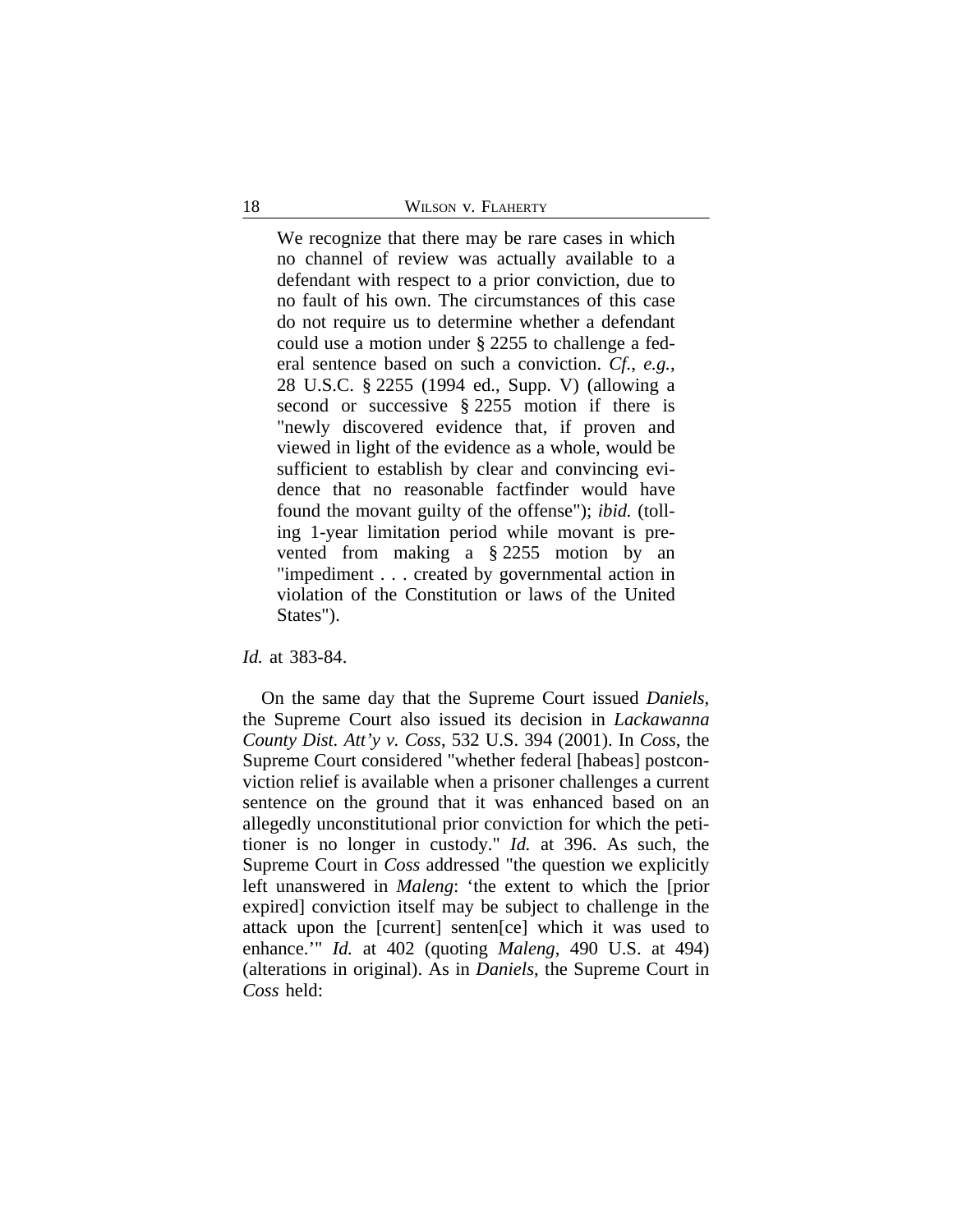| WILSON V. FLAHERTY |  |
|--------------------|--|
|--------------------|--|

[O]nce a state conviction is no longer open to direct or collateral attack in its own right *because the defendant failed to pursue those remedies* while they were available (or *because the defendant did so unsuccessfully*), the conviction may be regarded as conclusively valid. If that conviction is later used to enhance a criminal sentence, the defendant generally may not challenge the enhanced sentence through a petition under § 2254 on the ground that the prior conviction was unconstitutionally obtained.

*Id.* at 403-04 (emphasis added) (internal citation omitted). However, the Supreme Court again recognized that certain exceptions to this general rule exist, specifically for compelling claims of actual innocence coupled with an absence of available forum for redress:

We stated in *Daniels* that another exception to the general rule precluding habeas relief might be available, although the circumstances of that case did not require us to resolve the issue. We note a similar situation here.

The general rule we have adopted here and in *Daniels* reflects the notion that a defendant properly bears the consequences of either forgoing otherwise available review of a conviction or failing to successfully demonstrate constitutional error. It is not always the case, however, that a defendant can be faulted for failing to obtain timely review of a constitutional claim. For example, . . . . after the time for direct or collateral review has expired, a defendant may obtain compelling evidence that he is actually innocent of the crime for which he was convicted, and which he could not have uncovered in a timely manner. . . .

In such situations, a habeas petition directed at the enhanced sentence may effectively be the first and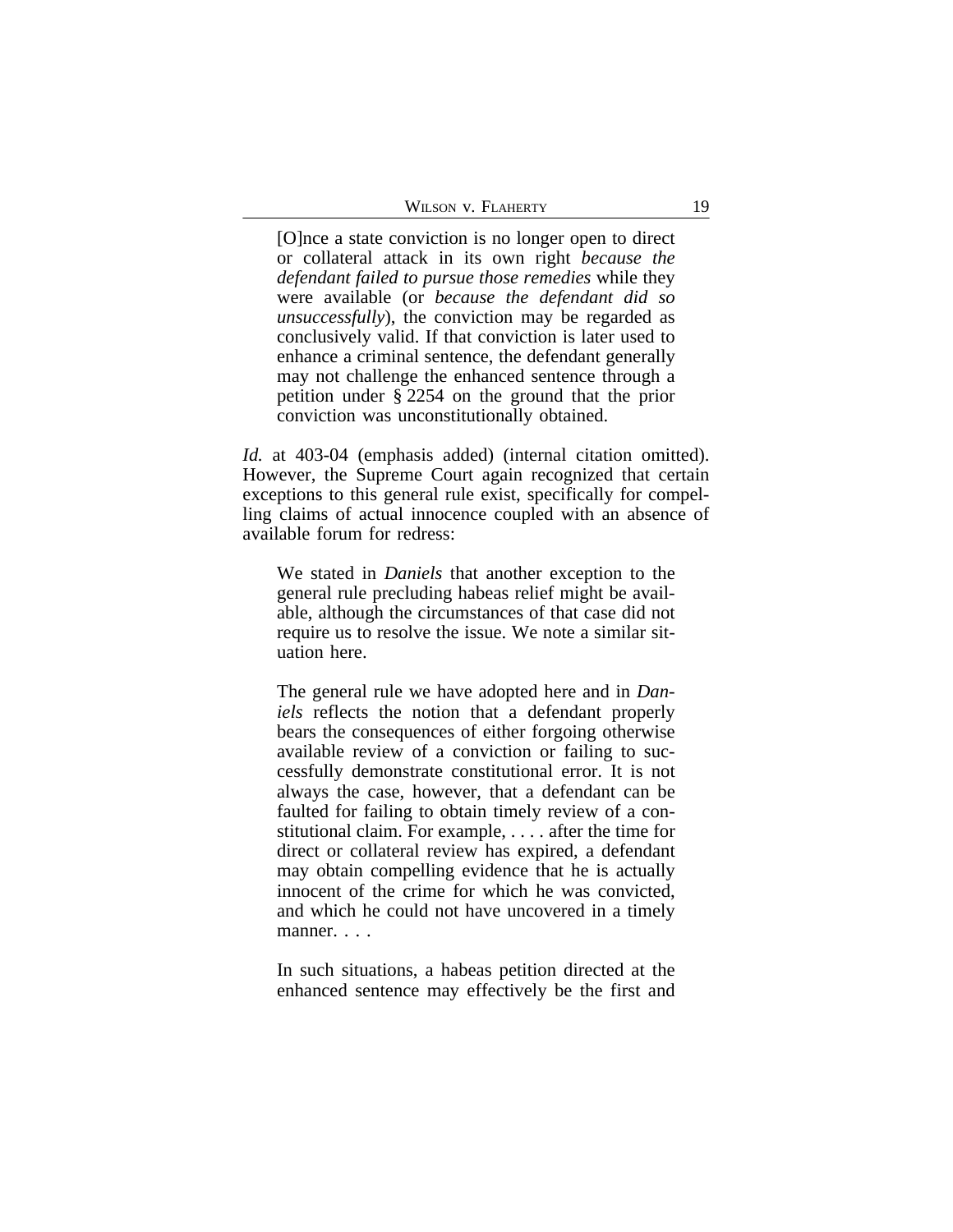only forum available for review of the prior conviction. As in *Daniels*, this case does not require us to determine whether, or under what precise circumstances, a petitioner might be able to use a § 2254 petition in this manner.

## *Id.* at 405-06 (internal citations omitted).

Thus, the Supreme Court's opinions in *Coss* and *Daniels* strongly suggest that there are instances in which a fully served sentence may be collaterally challenged through a writ of habeas corpus. Furthermore, the Supreme Court's decision to explicitly note that exceptions should be available in cases of actual innocence demonstrates a serious underlying concern that the *Coss* and *Daniels* opinions would be misconstrued to elevate procedural requirements over more fundamental, substantive concerns.

The majority opinion makes much of the fact that "the Supreme Court has never suggested that jurisdictional barriers should be ignored based on the merits of the claim." *Ante* at 9 n.1. But the requirement that the petitioner be in "custody" is not the sole jurisdictional barrier to considering a habeas petition. A petitioner seeking relief under § 2254 must be not only "in custody," but in custody "pursuant to *the judgment* of a State court." 28 U.S.C. § 2254(a) (emphasis added). Similarly, § 2255, which applies to federal prisoners seeking habeas relief, requires that a petitioner in federal custody must attack the federal judgment under which he is in custody. 28 U.S.C. § 2255(a). Thus, under the habeas statutes, a petitioner is required, as a jurisdictional matter, to be in custody under the specific court judgment the petitioner seeks to attack via habeas.

In *Daniels*, however, the petitioner was in federal custody, but his motion to vacate challenged his prior robbery convictions, which were obtained in state court. 532 U.S. at 377. As already discussed, although the Supreme Court denied the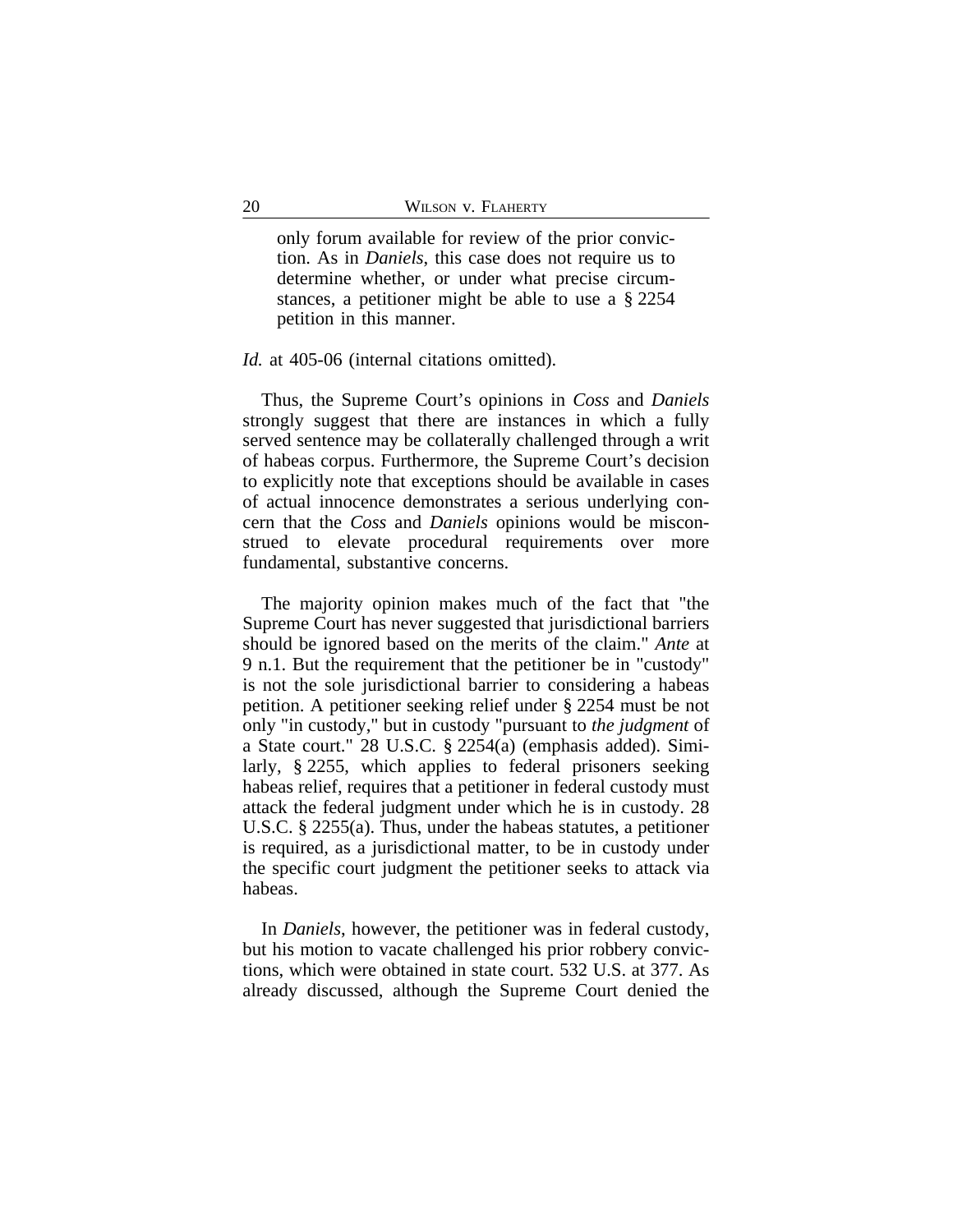petitioner's habeas petition on other grounds, the Supreme Court allowed that such a petition could be brought in certain circumstances. 532 U.S. at 383-84. The circumstances identified by the Supreme Court in *Daniels*—"newly discovered evidence that, if proven and viewed in light of the evidence as a whole, would be sufficient to establish by clear and convincing evidence that no reasonable factfinder would have found the movant guilty of the offense," 532 U.S. at 384—are precisely the circumstances present in the instant case.

Moreover, the lower court proceedings in *Maleng* reveal that the petitioner was in federal custody and yet filed a motion under § 2254 challenging a previous state conviction used to enhance a later state conviction, the sentence for which the petitioner had not yet begun to serve. *Cook v. Maleng*, 847 F.2d 616, 617 (9th Cir. 1988), *aff'd* 490 U.S. 488 (1989). The Supreme Court nevertheless held that the petitioner was "in custody" under the pending state sentences "even though he [was] not presently serving them," because the Supreme Court interpreted the detainer placed on the petitioner by the state of Washington as satisfying the jurisdictional "custody" requirement. *Maleng*, 490 U.S. at 493.

Through these rulings, the Supreme Court has certainly not ignored the jurisdictional requirements of § 2254 and § 2255 in *Maleng* and *Daniels*. Rather, the Supreme Court has "very liberally construed the 'in custody' requirement for purposes of federal habeas," although it has "never extended it to the situation where a habeas petitioner suffers no present restraint from a conviction." *Maleng*, 490 U.S. at 492. This case likewise requires no such extension, as the panel agrees that the sexual offender registration requirements do unjustifiably restrain Wilson.

Indeed, the Supreme Court has consistently affirmed the indispensable precept that "'the principles of comity and finality informing'" procedural restrictions on habeas proceedings "'must yield to the imperative of correcting a funda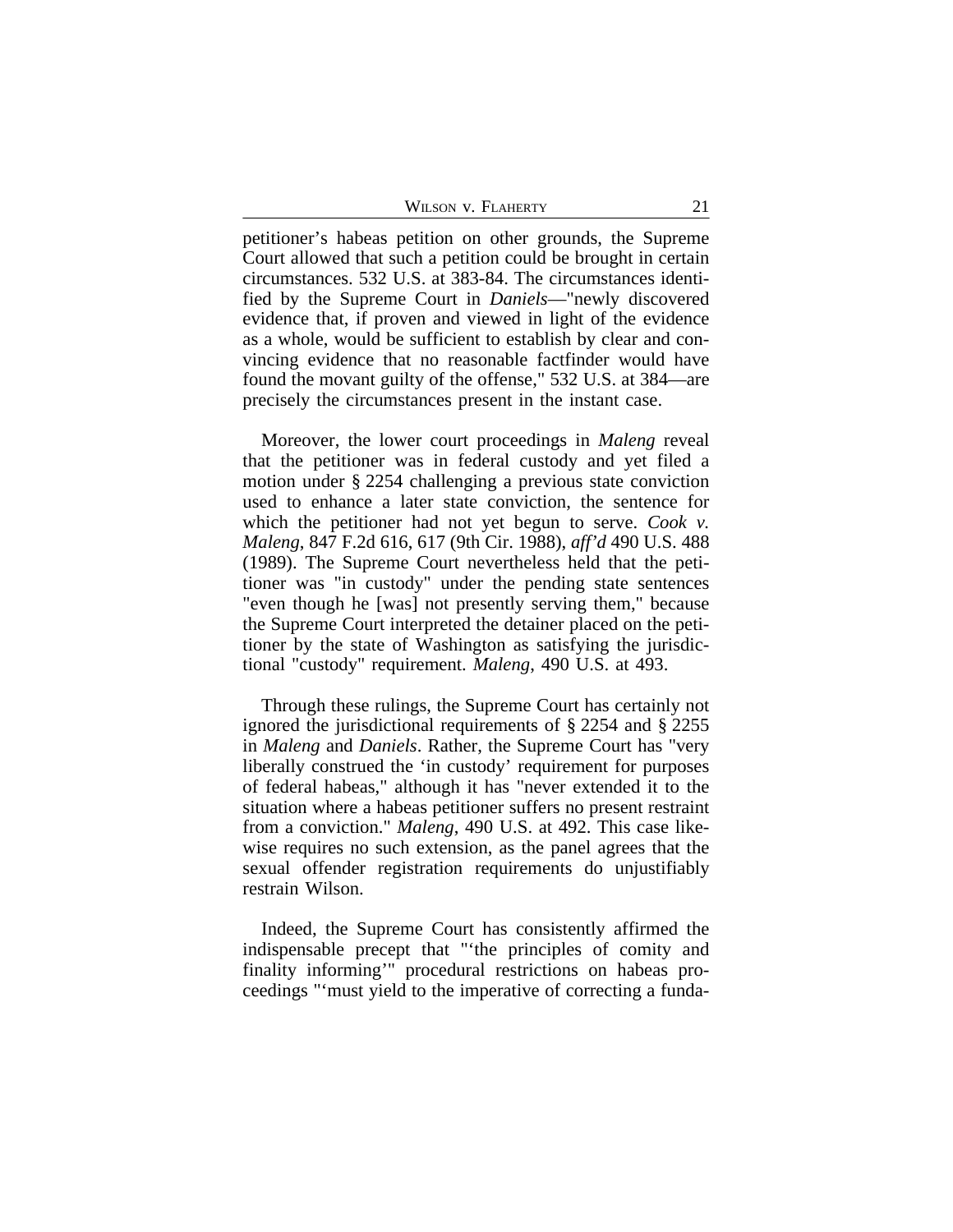mentally unjust'" scheme of punishment. *Schlup v. Delo*, 513 U.S. 298, 320-21 (1995) (quoting *Murray v. Carrier*, 477 U.S. 478, 495 (1986)). Accordingly, the writ "must retain the 'ability to cut through barriers of form and procedural mazes' . . . . 'to insure that miscarriages of justice within its reach are surfaced and corrected.'" *Hensley v. Mun. Court*, 411 U.S. 345, 350 (1973) (quoting *Harris v. Nelson*, 394 U.S. 286, 291 (1969)) (citations omitted). The Supreme Court has "rejected interpretations of the habeas corpus statute that would suffocate the writ in stifling formalisms or hobble its effectiveness with the manacles of arcane and scholastic procedural requirements," *id.*, and such constructions would be particularly inappropriate in the context of compelling cases of actual innocence.

Consequently, although generally a petitioner who has completely served a sentence for a particular offense is precluded from challenging that fully expired conviction through a writ of habeas corpus, the majority opinion overstates this rule. The Supreme Court recognized in *Coss* that, when a defendant "obtain[s] compelling evidence that he is actually innocent of the crime for which he was convicted," a defendant may proceed on a writ of habeas corpus to collaterally attack a prior conviction for which the defendant had already served the sentence. 532 U.S. at 405. Importantly, in these situations, the Supreme Court explained that a habeas petition in federal court "may effectively be the first and only forum available for review of the prior conviction." *Id.* at 406. In these situations, federal habeas proceedings are the appropriate means of "providing . . . a meaningful avenue by which to avoid a manifest injustice." *Schlup*, 513 U.S. at 327.

Here, Wilson presents a compelling case for his actual innocence and appears to have no recourse available to him at this stage in Virginia.**<sup>4</sup>** In my view, the general rule articu-

**<sup>4</sup>**The majority suggests that Wilson may be able to state a *coram nobis* claim in Virginia State Court. *Ante* at 12-13. However, this does not seem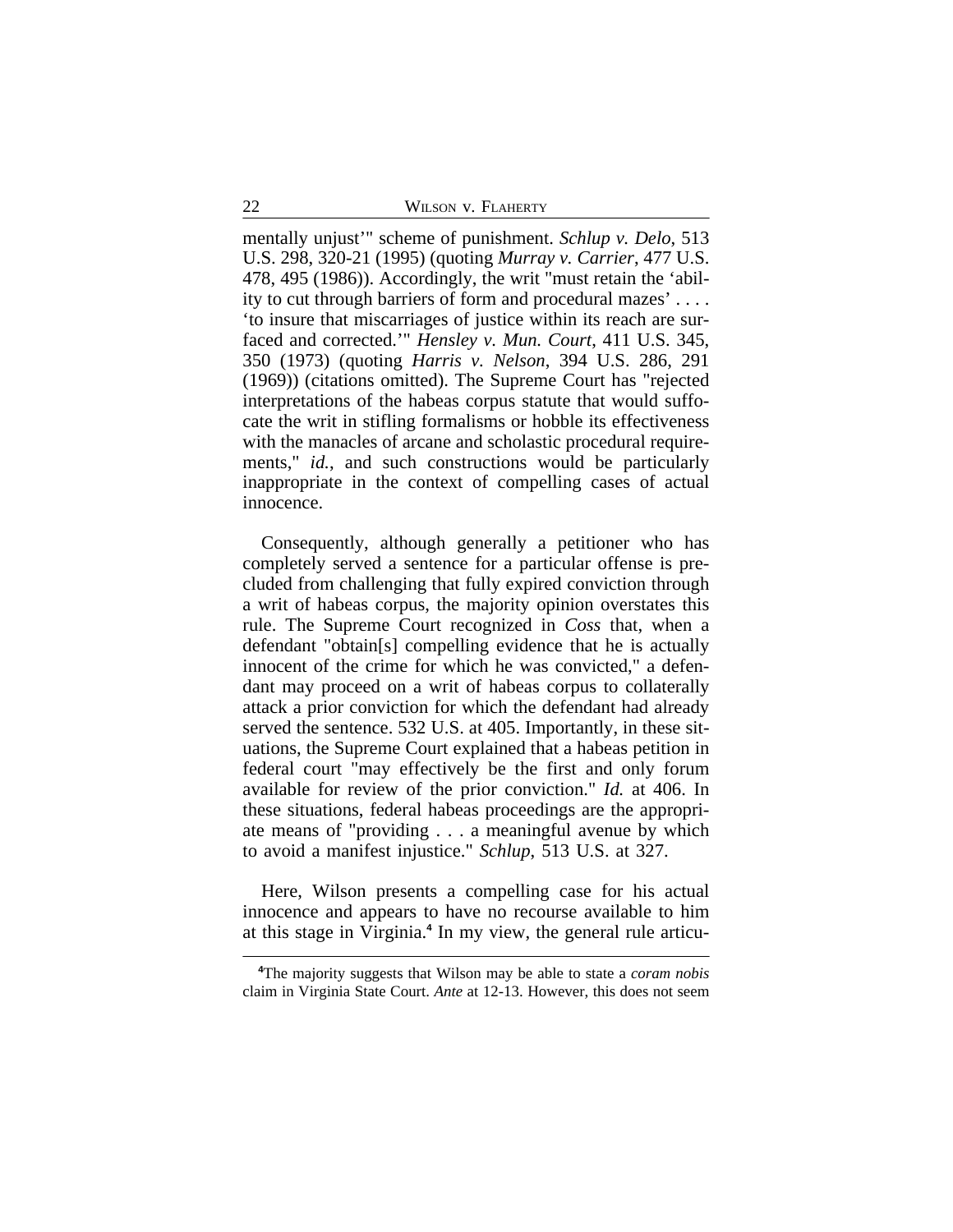WILSON V. FLAHERTY 23

lated and refined by the Supreme Court in *Maleng*, *Daniels*, and *Coss* precluding a petitioner from challenging a fully expired prior conviction does not preclude Wilson from challenging his Virginia conviction. Instead, "the goals of easy administration and finality" underlying the Supreme Court's general rule, *see Daniels*, 532 U.S. at 383; *Coss*, 532 U.S. at 403-04, must give way in this case because Wilson "can [not] be faulted for failing to obtain timely review of [his] constitutional claim[s]" under circumstances where "after the time for direct or collateral review has expired, [Wilson] obtain[ed] compelling evidence that he is actually innocent of the crime for which he was convicted." *Coss*, 532 U.S. at 405. As the Supreme Court explained in *Coss*, "[i]n such situations, a habeas petition . . . may effectively be the first and only forum available for review of the prior conviction." *Id.* at 406. Although the relevant facts in *Daniels* and *Coss* did "not require [the Supreme Court] to determine whether, or under what precise circumstances, a petitioner might be able to use a § 2254 petition in this manner," *id.*, Wilson's case *does* necessitate such a determination, in the interests of fairness and to avoid manifest injustice. Because § 2254's "custody" requirement should be "liberally construed" in Wilson's case—a case that combines undisputed deprivations on Wilson's liberty, compelling claims of his actual innocence, and an absence of forum to redress Wilson's constitutional chal-

likely; Virginia has limited the reach of this writ to the correction of clerical errors. *See* Va. Code Ann. § 8.01-677; *Neighbors v. Commonwealth*, 650 S.E.2d 514, 518 (Va. 2007) (noting that *coram nobis* is not available "to serve as a writ of error to bring the original judgment under review" when there is newly discovered evidence); *accord Commonwealth v. Morris*, 705 S.E.2d 503, 506 (Va. 2011) (indicating that the writ is available only in event of "error[s] of fact . . . [that] would have *prevented rendition of the judgment*" by taking away the court's power to hand down a particular verdict) (emphasis in original). "[S]uch errors of fact include cases 'where judgment is rendered against a party after his death, or who is an infant.'" *Morris*, 705 S.E.2d at 507 (quoting *Dobie v. Commonwealth*, 96 S.E.2d 747, 753 (explaining that the writ "does not lie to correct any error in the judgment of the court . . .")).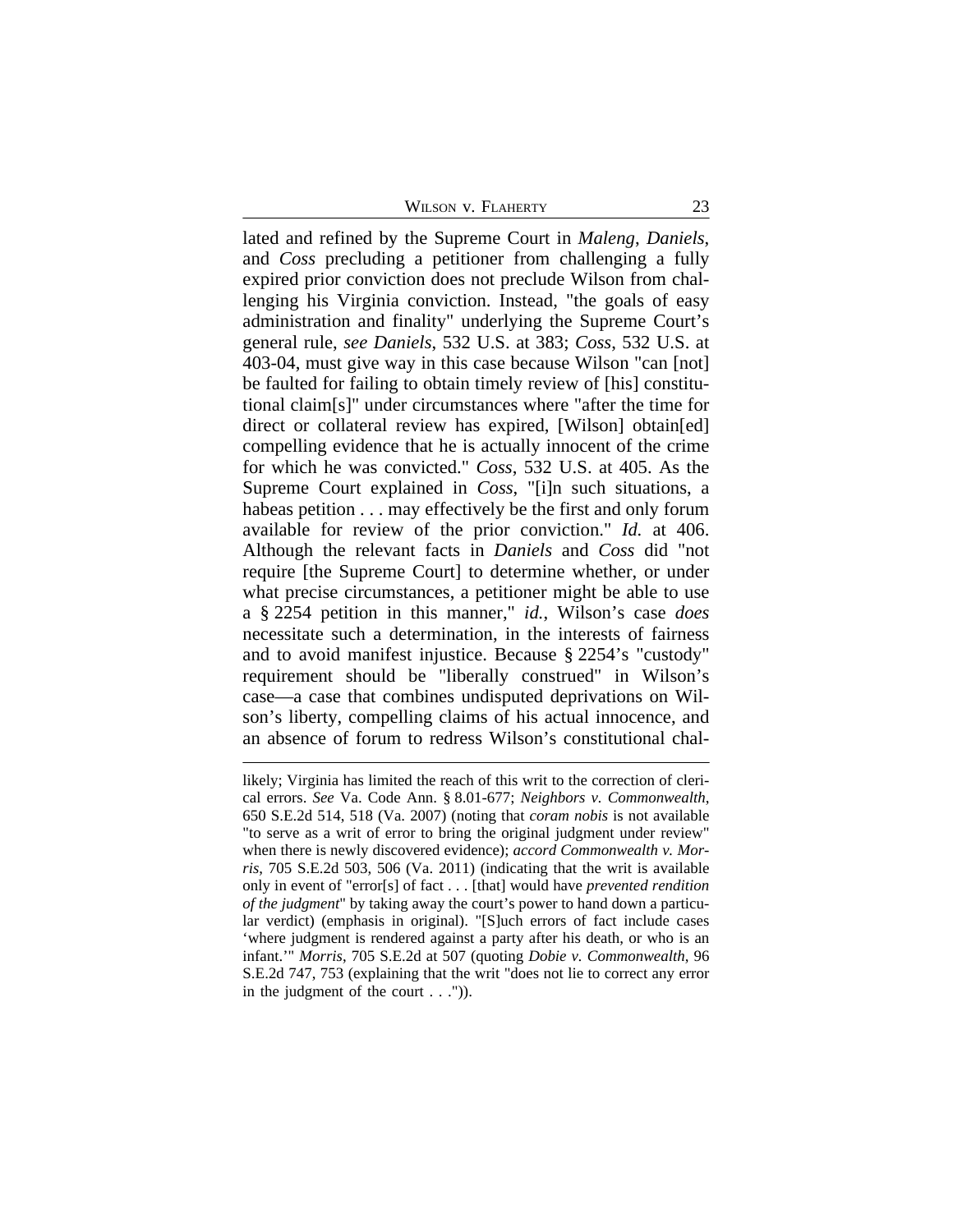lenges—in my view, the formalist concerns of the majority opinion should yield to the correction of fundamentally unjust punishments.

B.

I take further issue with the majority opinion's contention that the deprivations on liberty incident to Wilson's sexual offender registration requirements are too trivial and too collateral to satisfy the requirement that a habeas petitioner be in custody. This question is yet to be addressed in the Fourth Circuit, and, in my view, the majority opinion has erroneously relied on non-binding cases from our sister circuits that considered state sex offender registration requirements materially distinguishable from the registration requirements imposed on Wilson in Virginia and Texas.

The Supreme Court has long made it "clear that the use of habeas corpus has not been restricted to situations in which the applicant is in actual, physical custody." *Justices of Boston Mun. Court v. Lydon*, 466 U.S. 294, 300 (1984) (quotation omitted); *see also Jones*, 371 U.S. at 240 ("History, usage, and precedent can leave no doubt that, besides physical imprisonment, there are other restraints on a [person's] liberty, restraints not shared by the public generally, which have been thought sufficient in the English-speaking world to support the issuance of habeas corpus.").

In *Jones*, for example, the Supreme Court held that a parolee continues to be in custody for habeas purposes because parole "imposes conditions which significantly confine and restrain [a person's] freedom." *Id.* at 243. In subsequent cases, the Supreme Court extended this holding to petitioners released after conviction on their own recognizance, *Hensley*, 411 U.S. at 351-52, as well as on bail, *Lefkowitz v. Newsome*, 420 U.S. 283, 291 n.8 (1975). The Supreme Court explained that the writ of habeas corpus "is not now and never has been a static, narrow, formalistic remedy; [but that] its scope has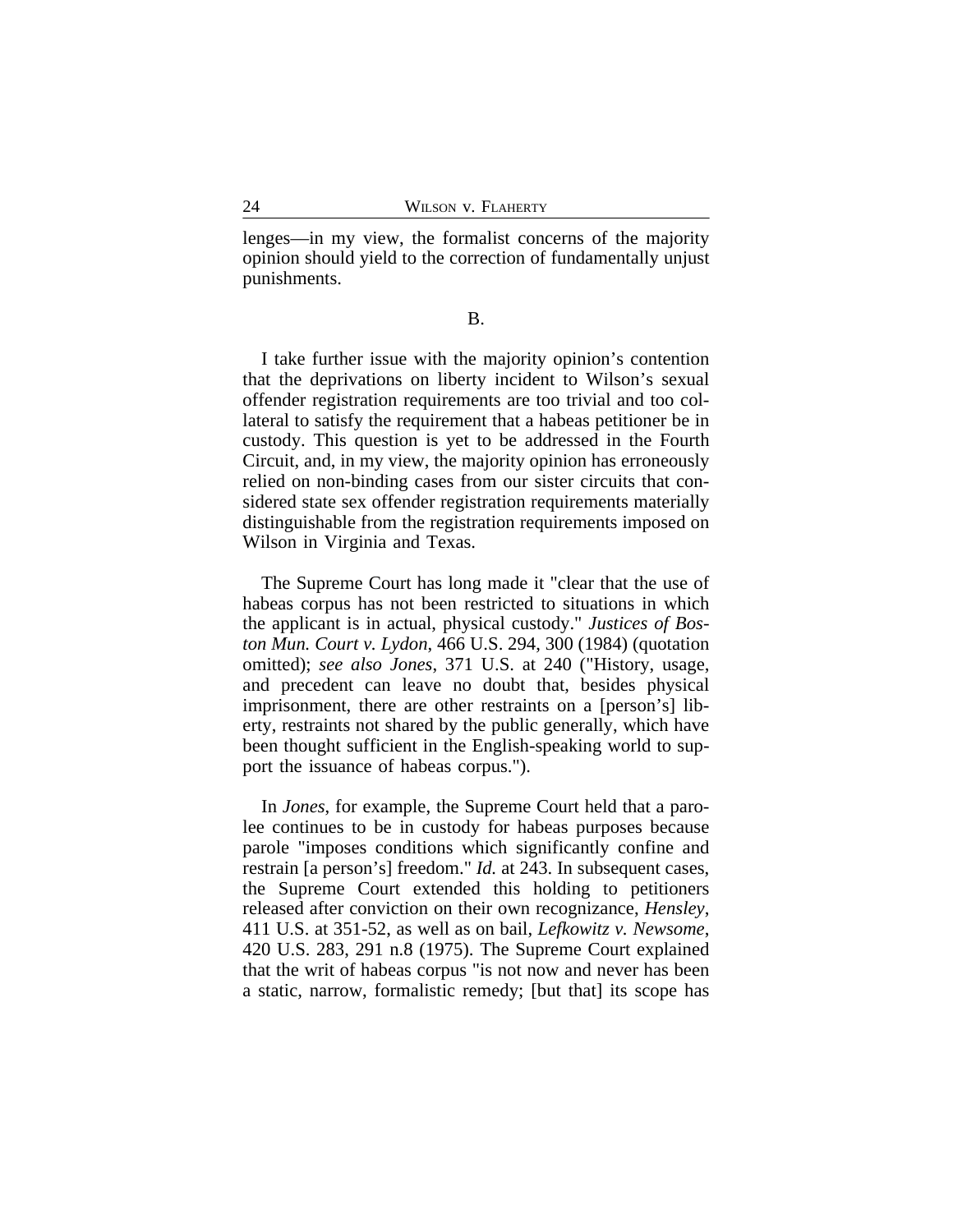| WILSON V. FLAHERTY |  |  |  |
|--------------------|--|--|--|
|--------------------|--|--|--|

grown to achieve its grand purpose–the protection of individuals against erosion of their right to be free from wrongful restraints upon their liberty." *Jones*, 371 U.S. at 243.

Our sister circuits apply *Jones* and analyze the satisfaction of the custody requirement by looking to the severity of restraints upon personal liberty. *Compare Lillios v. New Hampshire*, 788 F.2d 60, 61 (1st Cir. 1986) (per curiam) ("[F]ines and [driver's license] suspensions . . . are not the sort of severe restraint on individual liberty for which habeas corpus relief is reserved." (quotation marks omitted)); *with Dow v. Circuit Court of First Circuit*, 995 F.2d 922, 923 (9th Cir. 1993) (per curiam) (custody requirement satisfied when petitioner sentenced to 14 hours of attendance at alcohol rehabilitation program).

In *Dow*, the Ninth Circuit held that a petitioner was in custody by virtue of a sentence requiring only "fourteen hours of attendance at an alcohol rehabilitation program . . . [which] could be scheduled [anytime] over [ ] a three-day or five-day period." *Id.* at 922-23. The court reasoned that: "[t]he sentence in this case, requiring [petitioner's] physical presence at a particular place, significantly restrains [petitioner's] liberty to do those things which free persons in the United States are entitled to do and therefore must be characterized, for jurisdictional purposes, as 'custody.'" *Id.* at 923.

Here, Wilson is subject to a litany of in-person reporting requirements in both Virginia and Texas that demand his presence at a particular place and particular time, and such obligations will extend the duration of Wilson's natural life.**<sup>5</sup>** In Virginia, Wilson is required to reregister in person with Virginia police: if he moves to a new residence, Va. Code

**<sup>5</sup>** Indeed, Wilson will be required to comply with similar, if not more severe, restraints on his liberty in all jurisdictions of the United States. *See* Sex Offender Registration and Notification Act (SORNA), 42 U.S.C. §§ 16901, *et. seq.*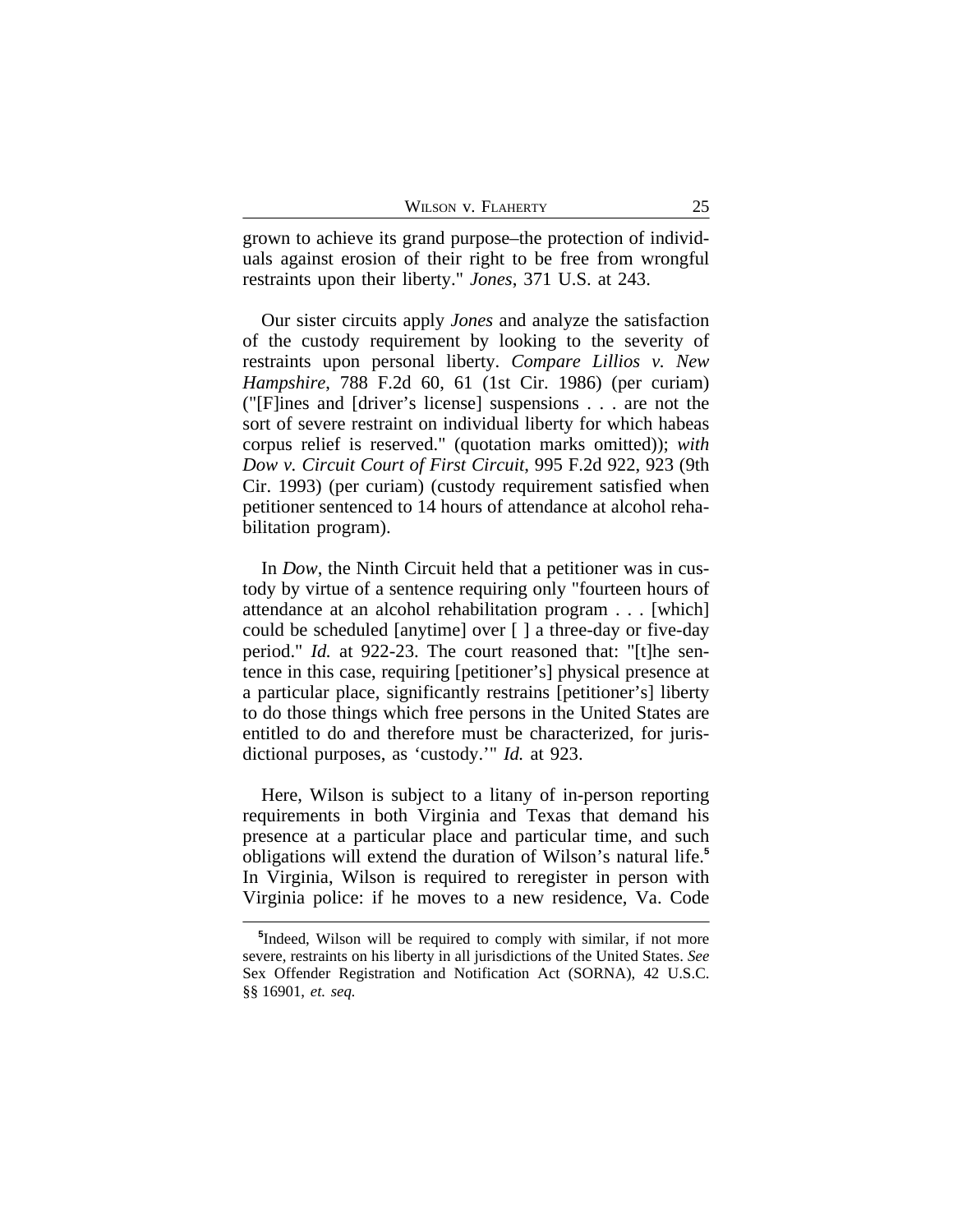Ann. § 9.1-903(d); following any change of his place of employment, *id.* § 9.1-903(e); following any change of ownership information to a motor vehicle, watercraft and aircraft, *id.* § 9.1-903(f); and following any change in his enrollment or employment status with an institution of higher learning, *id.* § 9.1-906(a).**<sup>6</sup>**

Likewise, in Texas, Wilson is required to report in person to the Texas police: once each year to verify his registration information, Tex. Code Crim. Proc. Ann. art. 62.058(a); within seven days before and after any change of address, *id.* at 62.060, 62.051(a); and on an annual basis to renew his driver's license, *id.* at 62.060. Wilson is also required to comply with any request from Texas authorities for a DNA specimen. *Id.* at 62.061.**<sup>7</sup>**

Notwithstanding the severe restraints on Wilson's liberty occasioned by these sex offender registration requirements, the majority opinion states that "every court of appeals to have considered whether the registration requirements imposed on sex offenders place the sex offender in custody for purposes of habeas jurisdiction has concluded that they do not." *Ante* at 10. Based on this assertion, the majority opinion concludes that it "will not depart from this unanimous body of law." *Id.* However, the four circuit court opinions comprising this so-called "unanimous body of law" include three cases that are materially distinguishable from the present case, and one case that, in my view, was wrongly decided.

**<sup>6</sup>** Wilson is also required to: submit in person to be photographed by the Virginia police every two years, Va. Code Ann. § 9.1-904(c); and reregister in person or electronically with Virginia police within 30 minutes following any change of his electronic mail address information, any instant message, chat or other Internet communication name or identity information that he uses or intends to use. *Id.* § 9.1-903(f).

<sup>&</sup>lt;sup>7</sup>If Wilson were to be homeless for more than seven days, he would be required to report to a supervising legal officer on a weekly basis. *See* Tex. Code Crim. Proc. Ann. art. 62.051(h).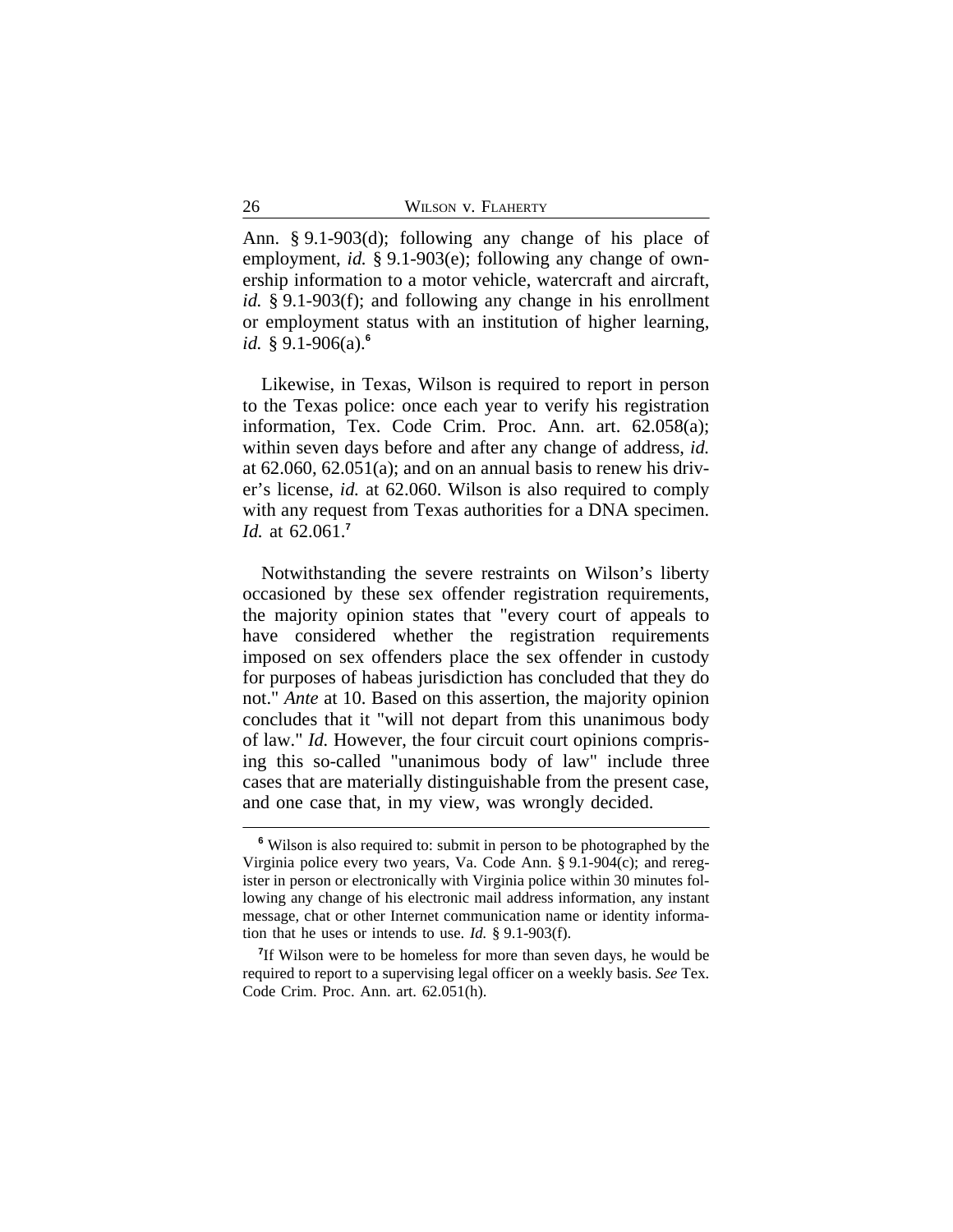In *Williamson v. Gregoire*, 151 F.3d 1180 (9th Cir. 1998), the Ninth Circuit, the first federal court of appeals to address the issue, concluded that Washington's sex offender registration statue did not render a defendant "in custody" for the purposes of 28 U.S.C. § 2254 because:

The Washington sex offender law does not require Williamson even to personally appear at a sheriff's office to register; registration can be accomplished by mail. Thus, the law neither targets Williamson's movement in order to impose special requirements, nor does it demand his physical presence at any time or place.

*Id.* at 1184.

In *Leslie v. Randle*, 296 F.3d 518 (6th Cir. 2002), the Sixth Circuit relied heavily on the Ninth Circuit's reasoning in *Williamson* in holding that Ohio's sex offender registration statute did not render a petitioner "in custody" for habeas purposes:

The Ninth Circuit has noted that the federal court "precedents that have found a restraint on liberty rely heavily on the notion of a physical sense of libertythat is, whether the legal disability in question somehow limits the putative habeas petitioner's movement." *Williamson*, 151 F.3d at 1183. . . . The Ohio sexual-predator statute places no such constraints on Leslie's movement. Like the Washington sexualpredator statute discussed in *Williamson*, the Ohio statute applies to Leslie "whether he stays in the same place or whether he moves," *Williamson*, 151 F.3d at 1184.

## *Id.* at 522.

Likewise, in *Virsnieks v. Smith*, 521 F.3d 707 (7th Cir. 2008), the Seventh Circuit considered a "Wisconsin sexual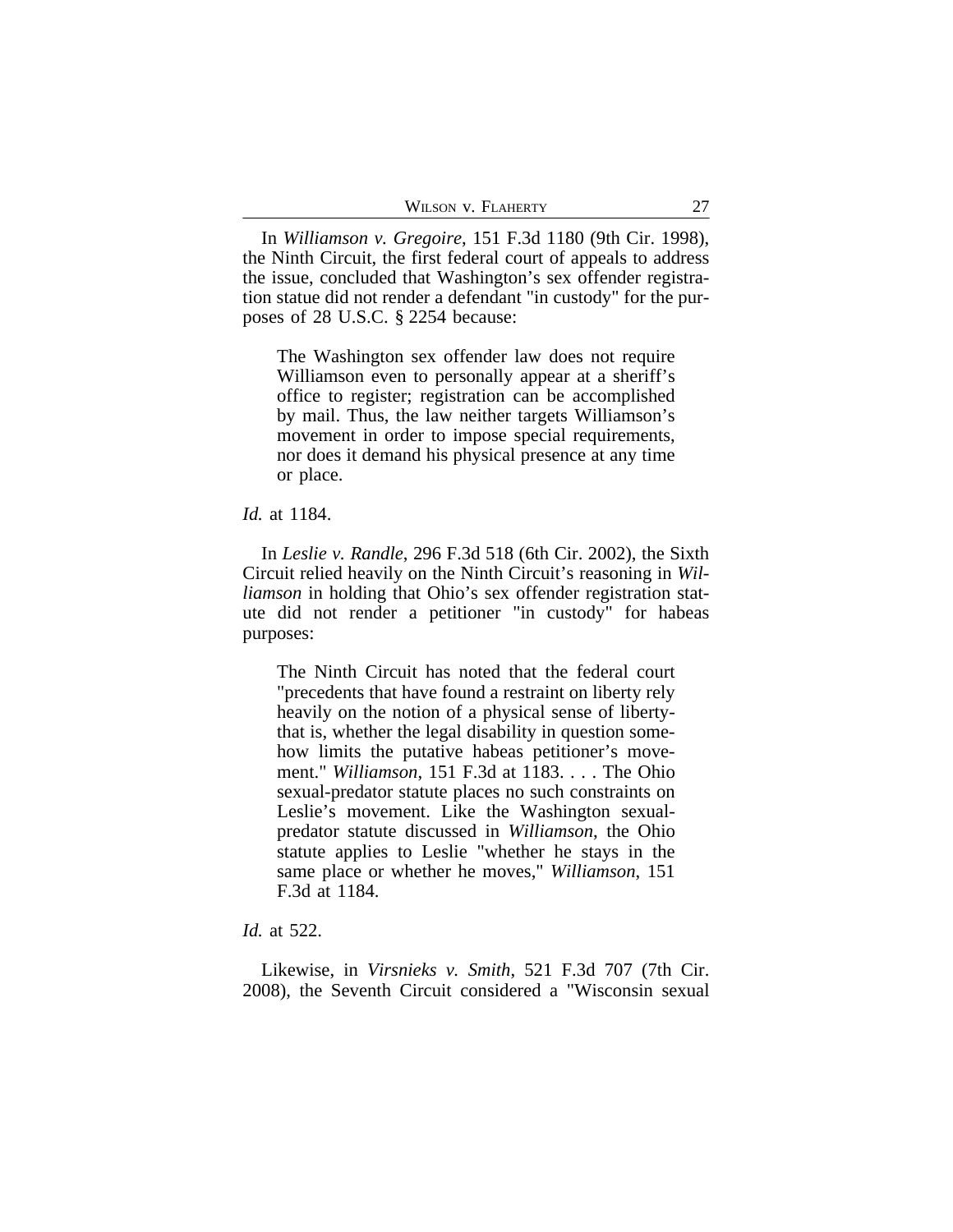offender registration statute . . . [that] d[id] not impose any significant restriction on a registrant's freedom of movement" because "registrants may [register and reregister] by mail" and "registrant[s] may update the [Department] with any changes by using a telephonic registration system." *Id.* at 719-20. The Seventh Circuit concluded, based on the lack of an in-person reporting requirement, that "the Wisconsin statute imposes minimal restrictions on a registrant's physical liberty of movement." *Id.* at 720.

The restraints on liberty suffered by Wilson under the Virginia and Texas sex offender registration statutes are materially different than the restraints enforced by mail considered by our sister circuits in *Williamson*, *Leslie*, and *Virsnieks*. Consequently, rather than refusing to depart from a "unanimous" body of law, the majority opinion has instead decided to follow the non-binding authority issued by a single panel of the Ninth Circuit in *Henry v. Lungren*, 164 F.3d 1240 (9th Cir. 1999). In *Henry*, without analysis, the Ninth Circuit concluded that "[r]egistration, even if it must be done in person at the police station, does not constitute the type of severe, immediate restraint on physical liberty necessary to render a petitioner 'in custody' for the purposes of federal habeas corpus relief." 164 F.3d at 1242.

I question the majority opinion's decision to follow the Ninth Circuit's decade-old summary decision in *Henry*. Uncontestably, the in-person reporting requirements applicable to Wilson in Virginia and Texas "significantly restrain [Wilson's] liberty to do those things which in this country free [people] are entitled to do," and, consequently, the majority opinion should squarely address the question of whether, *in the Fourth Circuit*, "[s]uch restraints are enough to invoke the help of the Great Writ."**<sup>8</sup>** *Jones*, 371 U.S. at 243.

**<sup>8</sup>** In addition to in-person reporting requirements, Wilson is subject to myriad municipal ordinances that restrict the movements of registered sex offenders. *See, e.g.*, Commerce, Tex., Code of Ordinances ch. 66, art. IV,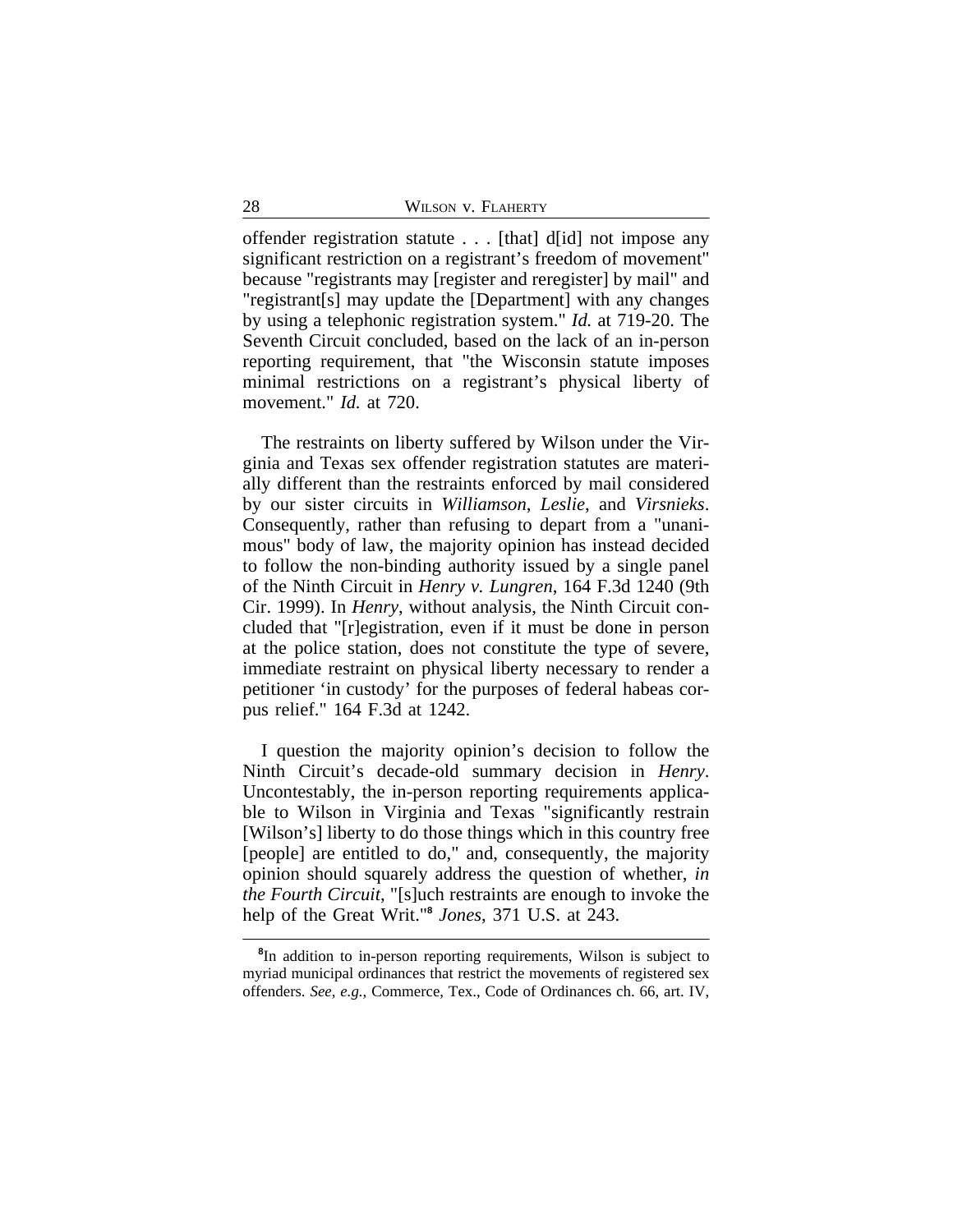Our hands are not tied here; no precedent forecloses the relief sought in this case. Rather than blindly adhering to formalist procedural concerns, we should instead be guided by the equitable principles that traditionally govern the law of habeas corpus, *Munaf v. Geren*, 553 U.S. 674, 676 (2008), and by the Supreme Court's mandate to construe the "custody" requirement liberally, particularly in cases involving deprivations on liberty, credible claims of actual innocence, and an absence of forum for redress.

Given the Supreme Court's focus on freedom of movement in its analysis of whether a petitioner has established custody for habeas purposes, it may be necessary to consider the individual and cumulative impact of all regulations that restrict Wilson's movements, including municipal regulations, in a proper analysis of custody. In some jurisdictions, such as Iowa, Wilson would be prohibited from walking outside certain sex offender corridors. *See Doe v. Miller*, 298 F. Supp. 2d 844, 851 (S.D. Iowa 2004) (explaining that in Des Moines and Iowa City, "two thousand foot circles [in which sex offenders are prohibited from living] cover virtually the entire city area" with the exception of industrial areas and some of the cities most expensive neighborhoods, and that in smaller towns one "school or child care facility" can leave "the entire town . . . engulfed by an excluded area"); *cf. Doe v. City of Albuquerque*, 667 F.3d 1111 (10th Cir. 2012) (sex offenders prohibited from entering any public library); *People v. Oberlander*, No. 02-354, 2008 WL 3390455, at \*1 (N.Y. Sup. June 18, 2008) (convicted sex offender unable to live within walking distance of a synagogue as required by Orthodox Jewish religious requirements because he is he is forbidden to "live, work or loiter" within 1000 feet of "a public or private, elementary, middle or high school, child care facility, park, playground, public or private youth center, or public swimming pool").

<sup>§</sup> 66-102(2) (2007) (making it an offense to "be present in any college, school, daycare facility, city park or playground, or any public festival or celebration"); Killeen, Tex., Code of Ordinances ch. 16, art. VIII, § 16- 141 (2007) (prohibiting the establishment of residence within 2,000 feet of any premises where children commonly gather); Stephenville, Tex., Code of Ordinances tit. XIII, § 130.82 (2007) (making it an offense to loiter within 300 feet of a child safety zone).